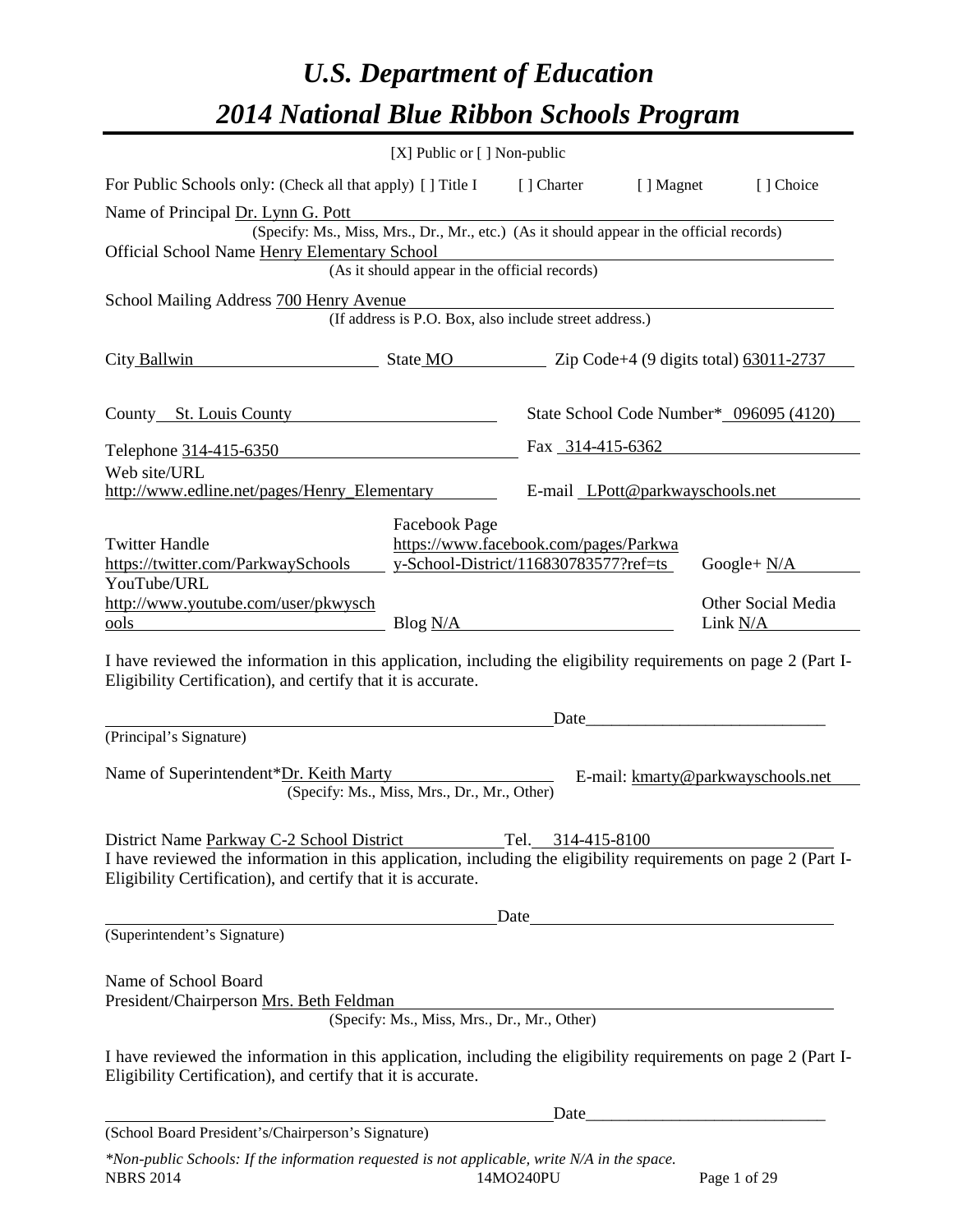#### **Include this page in the school's application as page 2.**

The signatures on the first page of this application (cover page) certify that each of the statements below concerning the school's eligibility and compliance with U.S. Department of Education, Office for Civil Rights (OCR) requirements is true and correct.

- 1. The school configuration includes one or more of grades K-12. (Schools on the same campus with one principal, even a K-12 school, must apply as an entire school.)
- 2. The school has made its Annual Measurable Objectives (AMOs) or Adequate Yearly Progress (AYP) each year for the past two years and has not been identified by the state as "persistently dangerous" within the last two years.
- 3. To meet final eligibility, a public school must meet the state's AMOs or AYP requirements in the 2013-2014 school year and be certified by the state representative. Any status appeals must be resolved at least two weeks before the awards ceremony for the school to receive the award.
- 4. If the school includes grades 7 or higher, the school must have foreign language as a part of its curriculum.
- 5. The school has been in existence for five full years, that is, from at least September 2008 and each tested grade must have been part of the school for the past three years.
- 6. The nominated school has not received the National Blue Ribbon Schools award in the past five years: 2009, 2010, 2011, 2012, or 2013.
- 7. The nominated school has no history of testing irregularities, nor have charges of irregularities been brought against the school at the time of nomination. The U.S. Department of Education reserves the right to disqualify a school's application and/or rescind a school's award if irregularities are later discovered and proven by the state.
- 8. The nominated school or district is not refusing Office of Civil Rights (OCR) access to information necessary to investigate a civil rights complaint or to conduct a district-wide compliance review.
- 9. The OCR has not issued a violation letter of findings to the school district concluding that the nominated school or the district as a whole has violated one or more of the civil rights statutes. A violation letter of findings will not be considered outstanding if OCR has accepted a corrective action plan from the district to remedy the violation.
- 10. The U.S. Department of Justice does not have a pending suit alleging that the nominated school or the school district as a whole has violated one or more of the civil rights statutes or the Constitution's equal protection clause.
- 11. There are no findings of violations of the Individuals with Disabilities Education Act in a U.S. Department of Education monitoring report that apply to the school or school district in question; or if there are such findings, the state or district has corrected, or agreed to correct, the findings.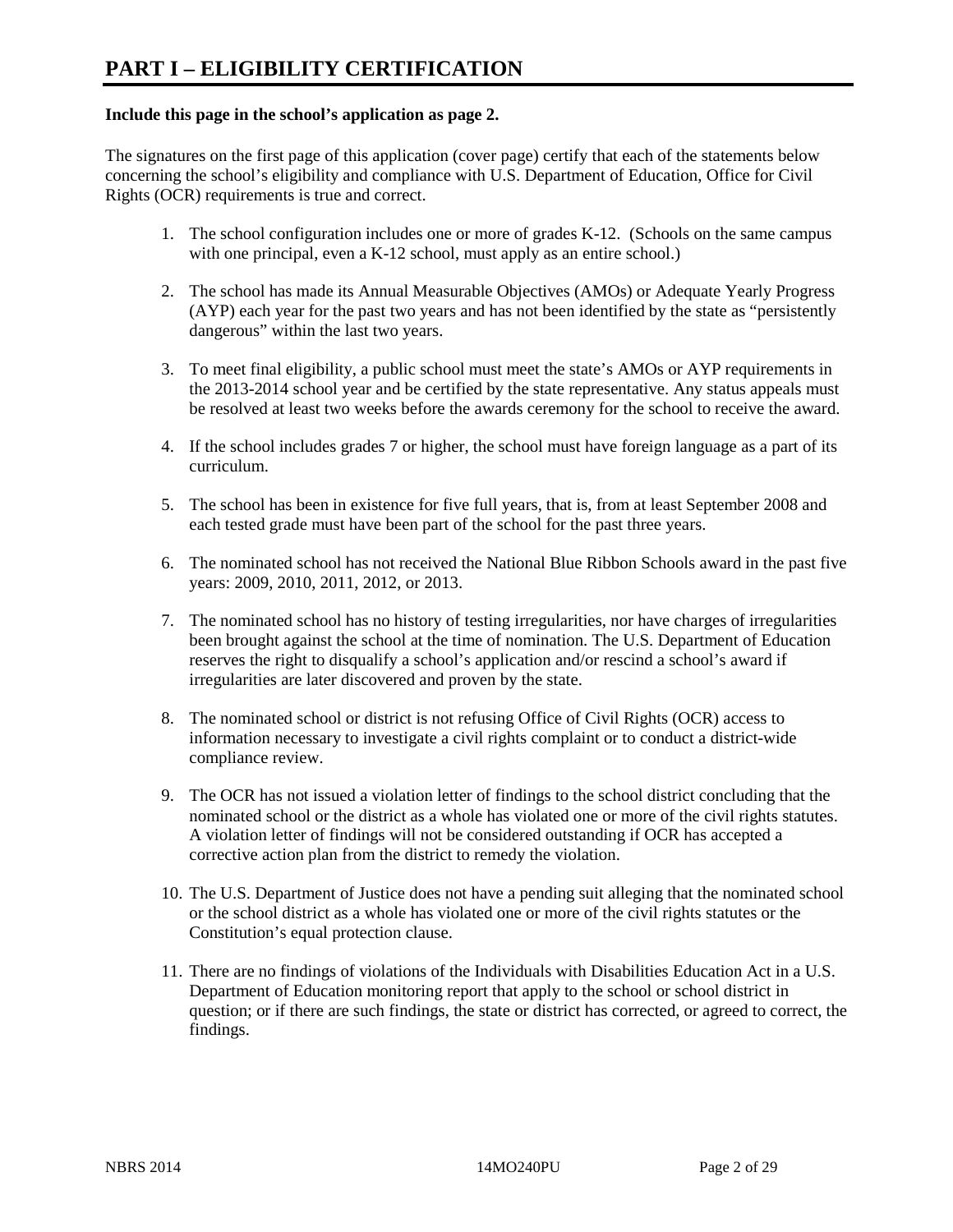## **PART II - DEMOGRAPHIC DATA**

#### **All data are the most recent year available.**

**DISTRICT** (Question 1 is not applicable to non-public schools)

| Number of schools in the district<br>(per district designation): | 18 Elementary schools (includes $K-8$ )<br>5 Middle/Junior high schools |
|------------------------------------------------------------------|-------------------------------------------------------------------------|
|                                                                  | 5 High schools                                                          |
|                                                                  | $0 K-12$ schools                                                        |

28 TOTAL

**SCHOOL** (To be completed by all schools)

- 2. Category that best describes the area where the school is located:
	- [] Urban or large central city
	- [ ] Suburban with characteristics typical of an urban area
	- [X] Suburban
	- [ ] Small city or town in a rural area
	- [ ] Rural
- 3. 17 Number of years the principal has been in her/his position at this school.
- 4. Number of students as of October 1 enrolled at each grade level or its equivalent in applying school:

| Grade           | # of         | # of Females | <b>Grade Total</b> |
|-----------------|--------------|--------------|--------------------|
|                 | <b>Males</b> |              |                    |
| <b>PreK</b>     | 0            | $\theta$     | $\Omega$           |
| K               | 43           | 39           | 82                 |
| $\mathbf{1}$    | 32           | 31           | 63                 |
| $\overline{2}$  | 43           | 32           | 75                 |
| 3               | 40           | 42           | 82                 |
| 4               | 39           | 32           | 71                 |
| 5               | 30           | 38           | 68                 |
| 6               | 0            | 0            | $\theta$           |
| 7               | 0            | 0            | 0                  |
| 8               | 0            | 0            | 0                  |
| 9               | 0            | 0            | 0                  |
| 10              | 0            | 0            | 0                  |
| 11              | 0            | 0            | 0                  |
| 12              | 0            | $\theta$     | 0                  |
| <b>Total</b>    | 227          | 214          | 441                |
| <b>Students</b> |              |              |                    |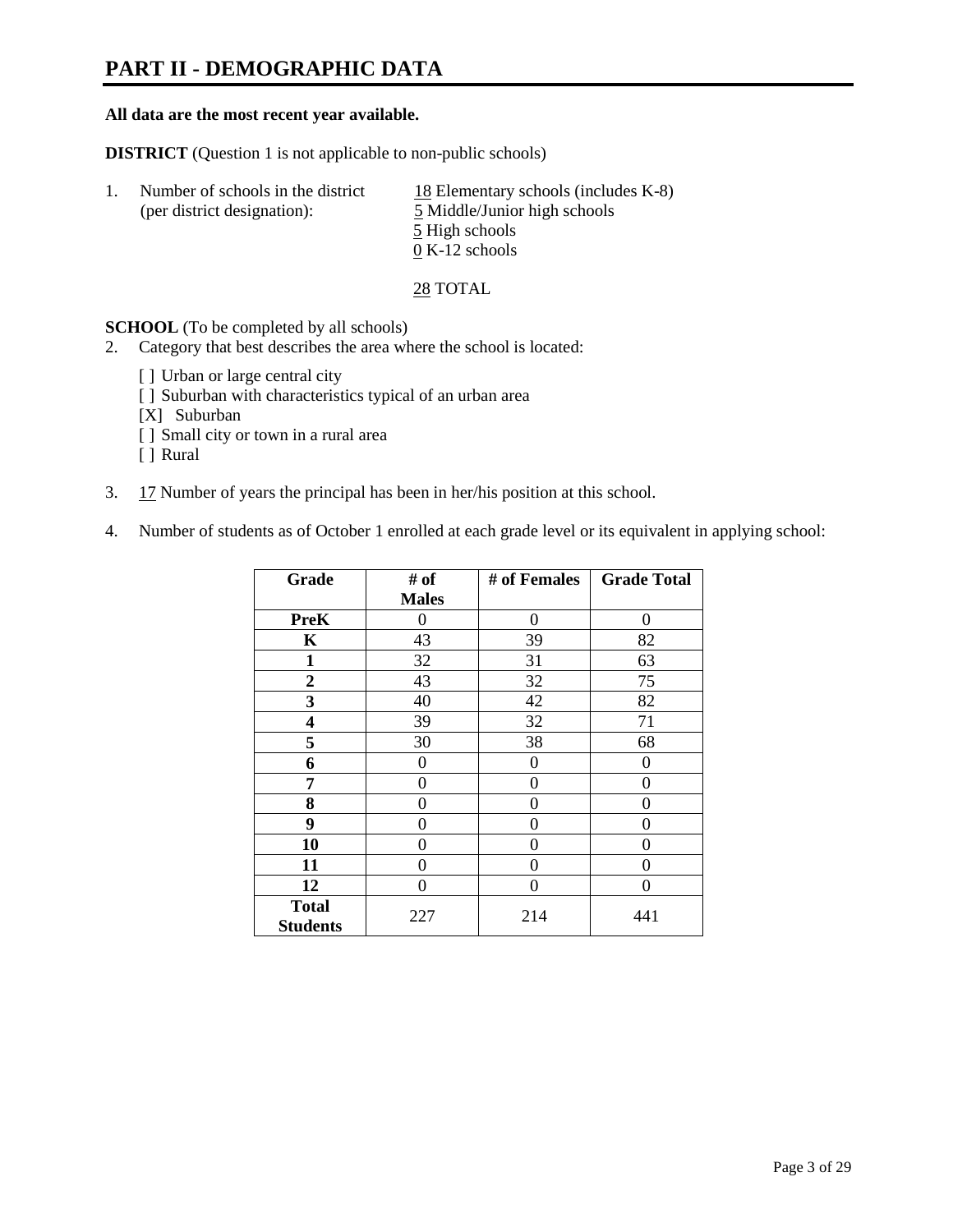the school: 15 % Asian

5. Racial/ethnic composition of  $\qquad \qquad \underline{0}$  % American Indian or Alaska Native 9 % Black or African American 4 % Hispanic or Latino 0 % Native Hawaiian or Other Pacific Islander 68 % White 4 % Two or more races **100 % Total** 

(Only these seven standard categories should be used to report the racial/ethnic composition of your school. The Final Guidance on Maintaining, Collecting, and Reporting Racial and Ethnic Data to the U.S. Department of Education published in the October 19, 2007 *Federal Register* provides definitions for each of the seven categories.)

6. Student turnover, or mobility rate, during the 2012 - 2013 year: 10%

This rate should be calculated using the grid below. The answer to (6) is the mobility rate.

| <b>Steps For Determining Mobility Rate</b>         | Answer |
|----------------------------------------------------|--------|
| (1) Number of students who transferred to          |        |
| the school after October 1, 2012 until the         | 20     |
| end of the school year                             |        |
| (2) Number of students who transferred             |        |
| <i>from</i> the school after October 1, 2012 until | 23     |
| the end of the 2012-2013 school year               |        |
| (3) Total of all transferred students [sum of      | 43     |
| rows $(1)$ and $(2)$ ]                             |        |
| (4) Total number of students in the school as      | 430    |
| of October 1                                       |        |
| $(5)$ Total transferred students in row $(3)$      | 0.100  |
| divided by total students in row (4)               |        |
| $(6)$ Amount in row $(5)$ multiplied by 100        | 10     |

#### 7. English Language Learners (ELL) in the school: 2 %

10 Total number ELL

Number of non-English languages represented: 8 Specify non-English languages: Marathi, Arabic, Chinese, German, Indonesian, Malayalam, Spanish, Tamil

8. Students eligible for free/reduced-priced meals: 12 %

Total number students who qualify: 55

If this method is not an accurate estimate of the percentage of students from low-income families, or the school does not participate in the free and reduced-priced school meals program, supply an accurate estimate and explain how the school calculated this estimate.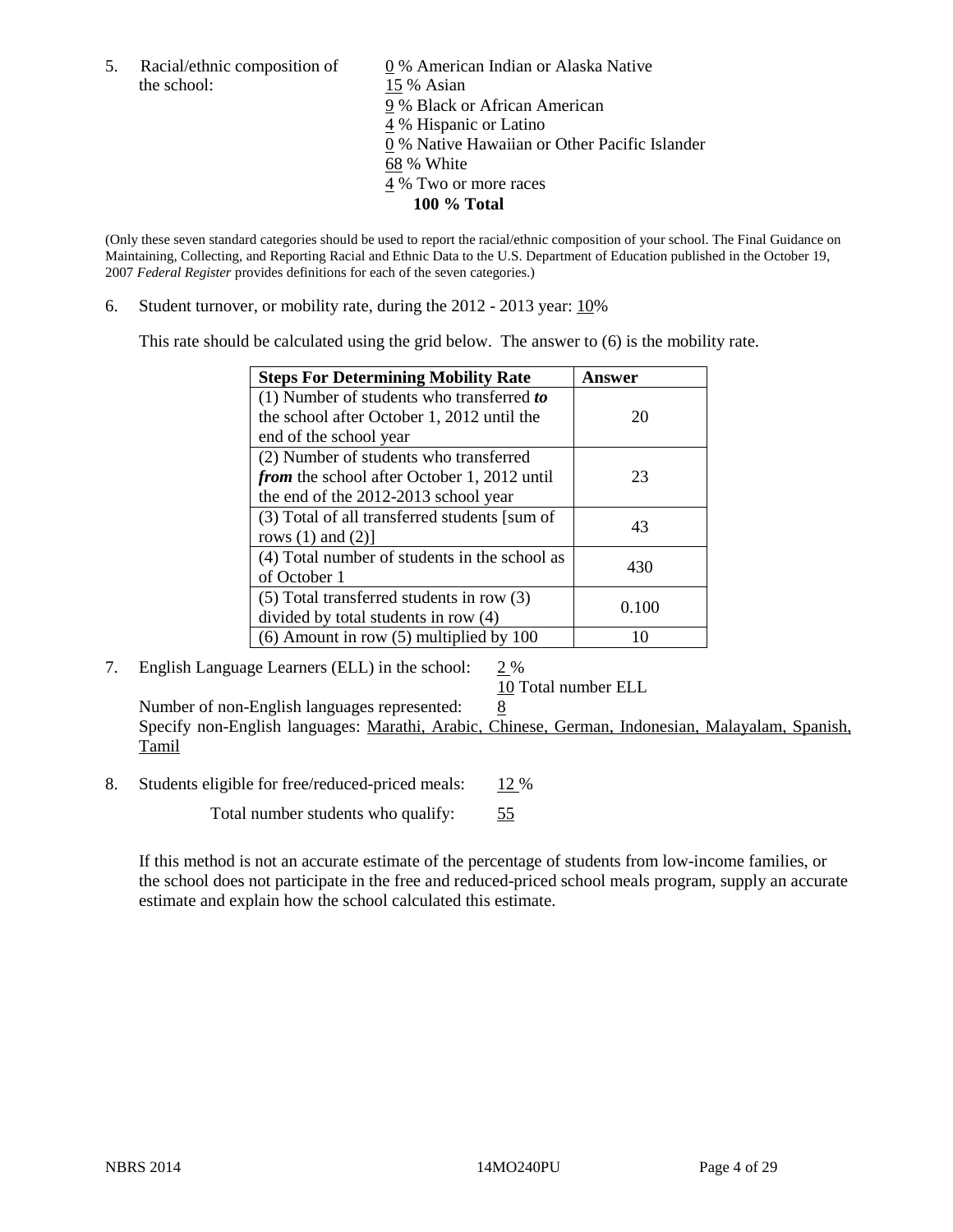55 Total number of students served

Indicate below the number of students with disabilities according to conditions designated in the Individuals with Disabilities Education Act. Do not add additional categories.

| 11 Autism               | $\underline{0}$ Orthopedic Impairment   |
|-------------------------|-----------------------------------------|
| 0 Deafness              | 14 Other Health Impaired                |
| 0 Deaf-Blindness        | 5 Specific Learning Disability          |
| 0 Emotional Disturbance | 16 Speech or Language Impairment        |
| 1 Hearing Impairment    | 0 Traumatic Brain Injury                |
| 2 Mental Retardation    | 0 Visual Impairment Including Blindness |
| 0 Multiple Disabilities | 6 Developmentally Delayed               |
|                         |                                         |

10. Use Full-Time Equivalents (FTEs), rounded to nearest whole numeral, to indicate the number of personnel in each of the categories below:

|                                       | <b>Number of Staff</b> |
|---------------------------------------|------------------------|
| Administrators                        |                        |
| Classroom teachers                    | 21                     |
| Resource teachers/specialists         |                        |
| e.g., reading, math, science, special | 14                     |
| education, enrichment, technology,    |                        |
| art, music, physical education, etc.  |                        |
| Paraprofessionals                     | 12                     |
| Student support personnel             |                        |
| e.g., guidance counselors, behavior   |                        |
| interventionists, mental/physical     |                        |
| health service providers,             | 2                      |
| psychologists, family engagement      |                        |
| liaisons, career/college attainment   |                        |
| coaches, etc.                         |                        |
|                                       |                        |

11. Average student-classroom teacher ratio, that is, the number of students in the school divided by the FTE of classroom teachers, e.g.,  $22:1$  21:1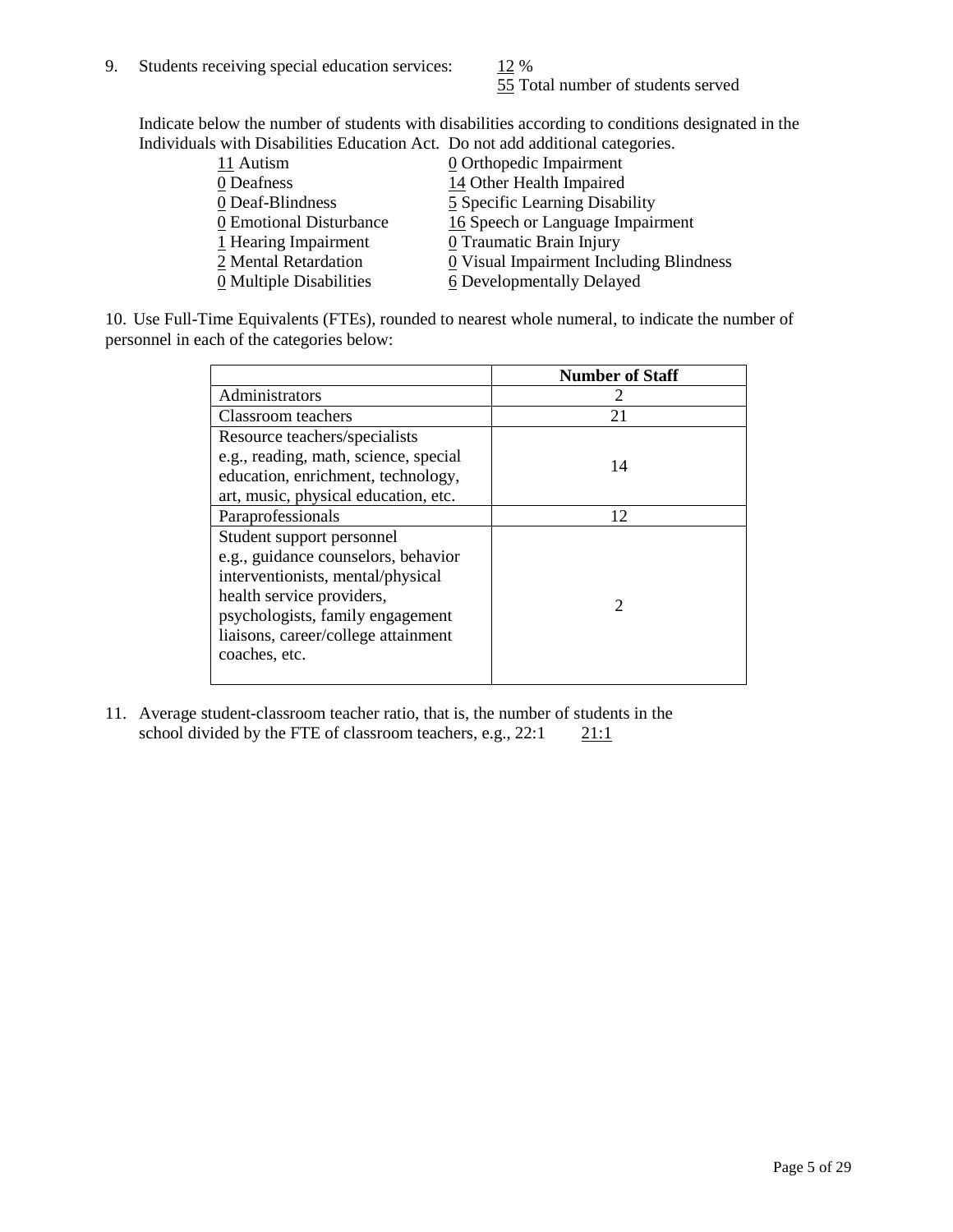12. Show daily student attendance rates. Only high schools need to supply yearly graduation rates.

| <b>Required Information</b> | 2012-2013 | 2011-2012 | 2010-2011 | 2009-2010 | 2008-2009 |
|-----------------------------|-----------|-----------|-----------|-----------|-----------|
| Daily student attendance    | 96%       | 96%       | 96%       | 96%       | 96%       |
| High school graduation rate | 9%        | 0%        | 9%        | 0%        | 0%        |

#### 13. **For schools ending in grade 12 (high schools)**

Show percentages to indicate the post-secondary status of students who graduated in Spring 2013

| <b>Post-Secondary Status</b>                  |       |
|-----------------------------------------------|-------|
| Graduating class size                         |       |
| Enrolled in a 4-year college or university    | $0\%$ |
| Enrolled in a community college               | 0%    |
| Enrolled in career/technical training program | 0%    |
| Found employment                              | 0%    |
| Joined the military or other public service   | $0\%$ |
| <b>Other</b>                                  | በ%    |

14. Indicate whether your school has previously received a National Blue Ribbon Schools award.  $Yes_$  No  $X_$ 

If yes, select the year in which your school received the award.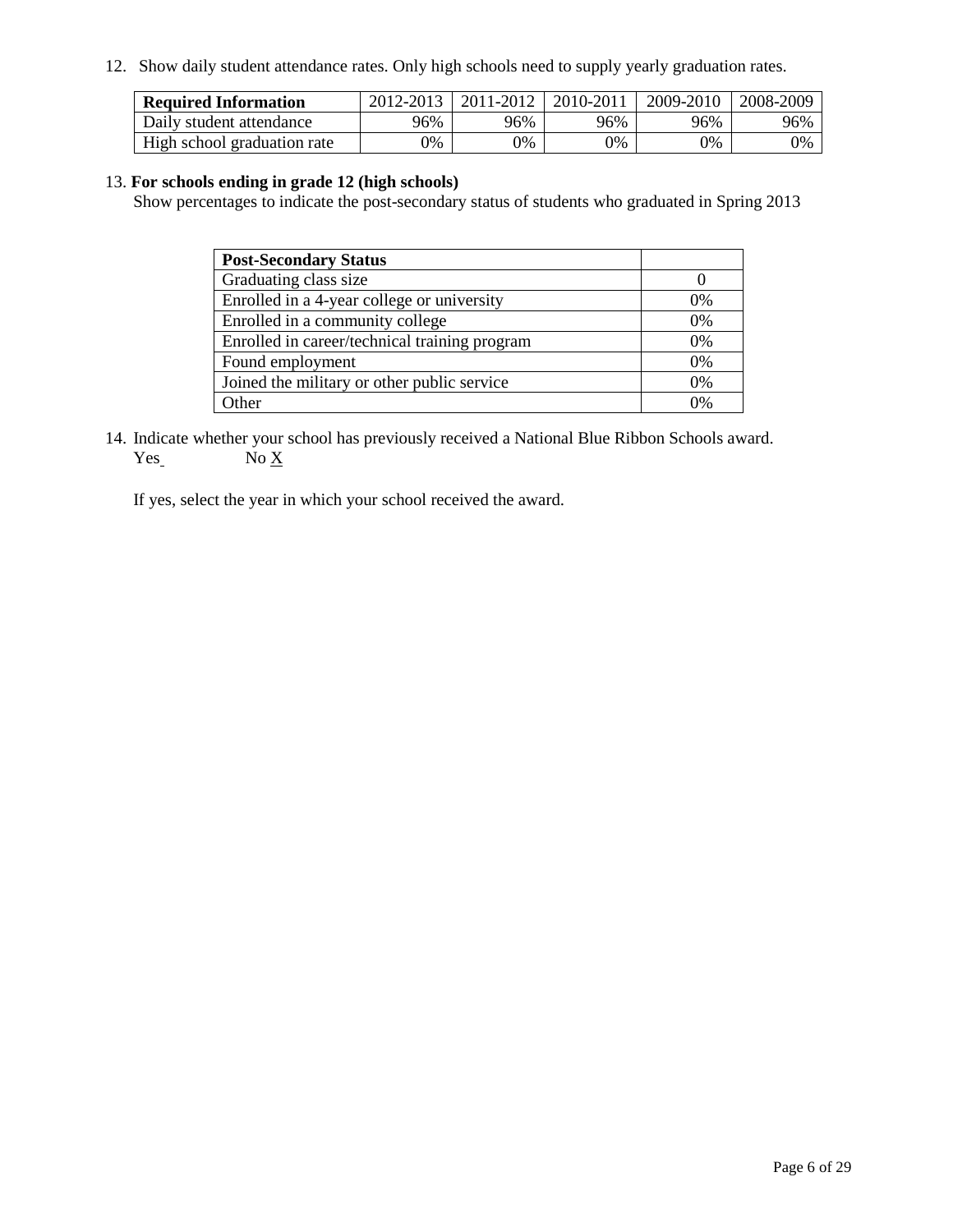## **PART III – SUMMARY**

"If not us, then who? If not now, then when?" These words reflect our passion, our drive, and our mission of excellence. At Henry Elementary School, we believe it is ultimately our responsibility to make a "greater" difference in the world for each and every child. We are not a school of programs, but rather a community of teachers who study students and begin where they are. We learn from them as we teach the state and national standards, and train to be the best teachers possible. Our mission is to create capable, confident, and curious learners who are prepared for the ever-changing world. Our Missouri Assessment scores reflect our success with our diverse population. Henry School is in the top 1% in English Language Arts and in the top 2% in Math based on the 2013 Missouri Assessments (MAP).

We are located in a suburban area with a diverse population of 441 students--kindergarten through fifth grade: 15% of our students are Asian, 9% are Black or African American, 68% are white, 4% Hispanic or Latino, 12% of our students are identified for special education services, 12% qualify for free/reducedpriced meals, and 2% are English Language Learners with non-English languages. Henry is one of the district's centers for students with Autism. We feel fortunate to have the diversity at our school.

Our unique "structures" reflect our focused journey of excellence for children. Our weekly grade level Collaborative Learning Teams (CLT) analyze data, study standards, and identify student needs during structured meetings. The Student Growth Leadership Team analyzes data, studies research, and tracks school, grade level, and individual progress. The Care Team and Diversity in Action Team problem solve and identify strategies for meeting diverse needs. We brainstorm and act on how to help students be their best as capable, confident, critical thinkers. Our character education, "The Leader in Me" -- 7 Habits of Highly Effective People, focuses on recognizing student talents and teaching them to take responsibility for their own learning.

In classrooms, our students receive instruction in Guided Reading Groups at their instructional level. Students demonstrate deeper comprehension skills as they advance to higher text levels. Each day, teachers administer one-to-one running records to identify strategies that students are utilizing and/or neglecting in their reading. This valuable knowledge enables the teacher to accurately identify the students' present levels and areas needed for growth.

Literacy processing is our foundation for accelerating students in reading. As we observed our highly trained Reading Recovery Interventionists, we realized that they knew how to systematically observe students and prompt for acceleration. Thus, we train ourselves to be the best teachers of reading. Each year, we conduct an on-site university class on Literacy Processing Theory to learn more "in-depth" strategies to teach reading and writing. During class, we study students who are beginning to develop a processing system. This definitely impacts achievement across the curriculum. The majority of our teaching staff is trained in deep literacy processing understanding.

A significant component which has changed our world of teaching and learning is our Behind the Glass Observations. As students are learning in our "one-way glass" setting, we collaborate to identify strengths and confusions. This has proven to be a powerful learning model. Richard Allington, former president of the International Reading Association, visited Henry School and observed our "behind the glass learning." He wrote: "You should be proud of what you created at Henry School. I'd guess fewer than 1% of schools have a behind the glass facility and fewer than 10% of those schools have ever used it for anything other than Reading Recovery training. So Henry will probably be appearing in my writing in the future, as one school that gets it right."

"Getting it right" for children also requires excellent community involvement, connections, and traditions. We continuously recognize the greatness of others through the following events: Meet the Teacher, New Parent Welcome Breakfast, Career Day, Multicultural Fair, Veteran's Day Assembly (honoring 135 veterans), and Ability /Disability Awareness Day. Our PTO Community enhances our school's strong reading focus with the "Sir Henry" Reading Recognition. Parents coordinate and promote Math Night, Science Night, Wellness Night, and the Henry's Heroes. They also support guest authors, "7 Habits"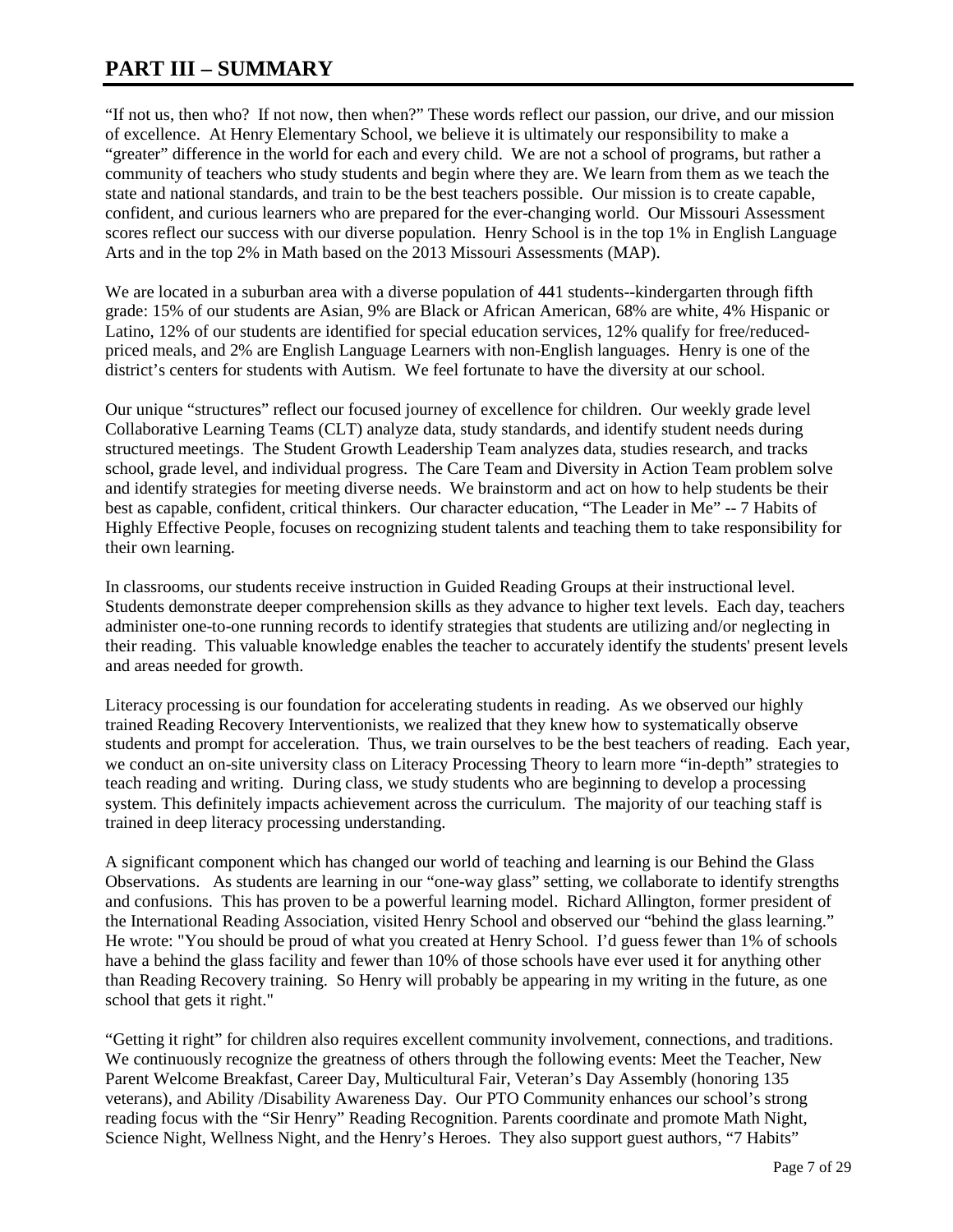training, "Summer Reading Challenge," and "Summer Math Challenge." We are fortunate to have such dedicated, involved parents.

We believe it is our responsibility to make the difference for children. It depends on "us" and "now." It is our passion and our sense of urgency. We are proud of our high MAP scores; however, we are "not there" until all children are proficient or advanced. Excellence for all students requires excellence in us. We are on a journey to make every student a capable, confident and curious learner. Indeed, we are truly making a difference at Henry School.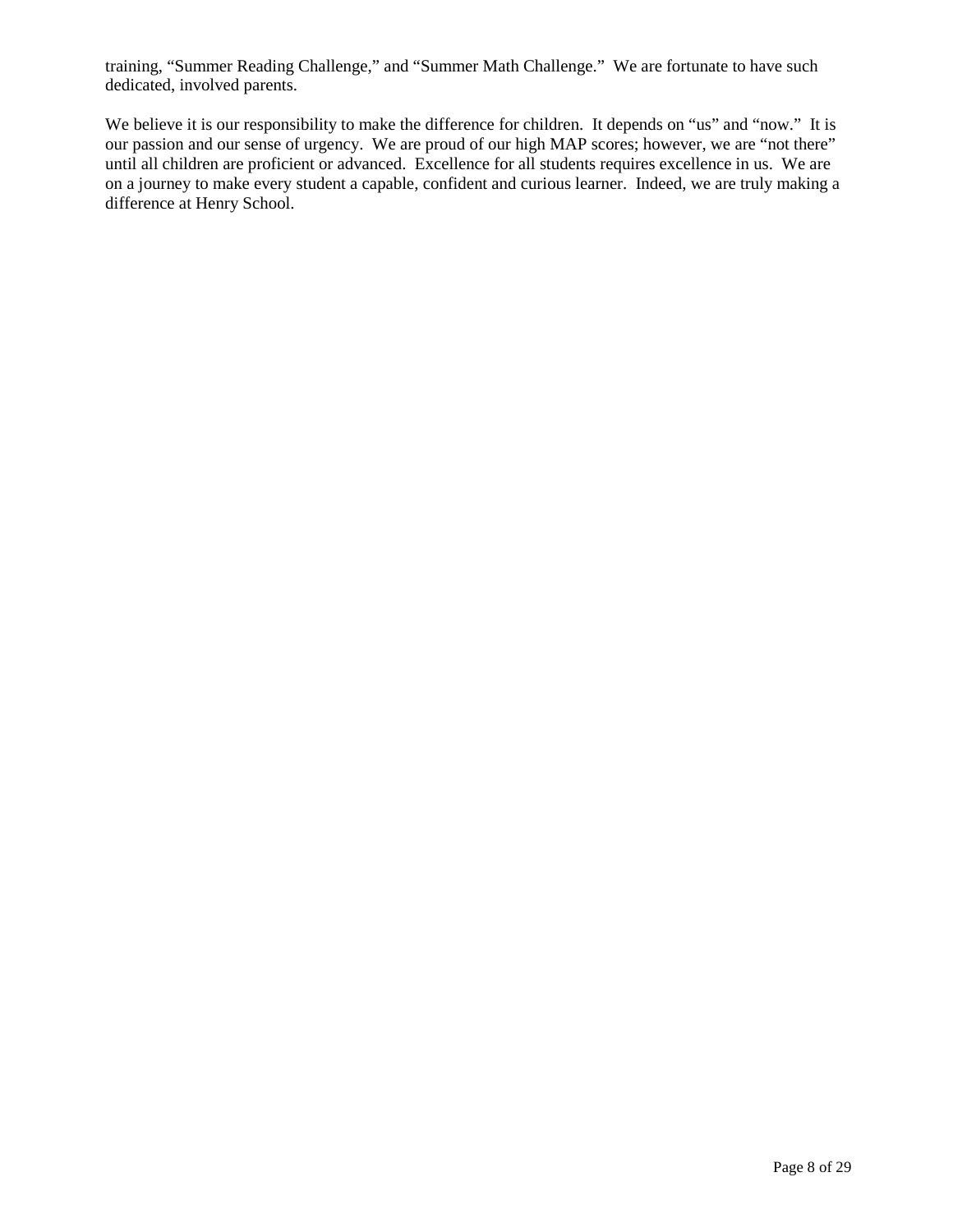#### **1. Assessment Results:**

a) The Missouri state assessment uses four performance levels: Below Basic, Basic, Proficient and Advanced. A student scoring an achievement level of Below Basic does not demonstrate an understanding of the content expected at his/her grade level. A student scoring an achievement level of Basic demonstrates a partial understanding of the content expected at his/her grade level. A student scoring an achievement level of Proficient demonstrates an understanding of content expected at his/her grade level. A student scoring an achievement level of Advanced demonstrates a thorough understanding of the content expected at his/her grade level. Acceptable equates to being proficient and advanced.

b) Henry Elementary is a top performing school in the St. Louis region and the state of Missouri. The most recent state assessment results put Henry School second in the state among elementary schools in English Language Arts and 15th in the state in Math. Since there are over 1,000 elementary schools in the state, Henry School currently ranks in the top 1% in English Language Arts and in the top 2% in Math, based on the percentage of students scoring proficient or advanced.

It is interesting to note that the one elementary school with students performing at higher levels than Henry School students on the state assessment in English Language Arts is Kennard Classical Junior Academy. This school describes itself as "the only tuition free, self-contained gifted elementary school in the state of Missouri." In other words, the only school performing at higher levels than Henry in English Language Arts last year was a school that educates only gifted students.

The real story, however, is not the excellent performance of Henry students in 2013; rather, it is the improvement over time. Just five years ago, in 2009, Henry ranked 117th statewide in English Language Arts and 186th in Math. Henry moved from 117th to 2nd in English Language Arts and from 186th to 15th in Math within the last five years.

Another factor to consider is that Henry has qualifying subgroups among economically disadvantaged students, students with disabilities, and African American students. As the performance of Henry students has soared in general, the proficiency rates of specific subgroups of students have also improved over the past five years.

Among the economically disadvantaged at Henry, proficiency rates in English Language Arts jumped from 25.8% in 2009 to 60% in 2013. Among students with disabilities, these rates have increased from 44.2% in 2009 to 69.0% in 2013. Finally, proficiency rates among African American students moved up from 22.6% in 2009 to 38.9% in 2013. While it is true that the number of "at-risk" students (African American, Hispanic, economically disadvantaged, disabled, limited English) taking the state assessment in English Language Arts at Henry has decreased over the past five years, from 84 students to 74 students, it is also true that the proficiency rate of this "super subgroup" of students has increased from 40.5% to 67.6% over the same period of time.

In Math, proficiency rates amongst economically disadvantaged at Henry shot up from 16.1% in 2009 to 65.7% in 2013. Among students with disabilities, these rates have increased from 44.3% in 2009 to 58.6% in 2013. Finally, proficiency rates among African American students leapt from 16.1% in 2009 to 44.5% in 2013. While it is true that the number of "at-risk" students (African American, Hispanic, economically disadvantaged, disabled, limited English) taking the state assessment in Math at Henry has decreased over the past five years, from 84 students to 74 students, it is also true that the proficiency rate of this "super subgroup" of students has increased from 34.5% to 68.9% over the same period.

As well as Henry students are performing on state assessments, gaps in proficiency status do exist. Proficiency rates among white and Asian students continue to be higher than rates among "at-risk" students. But the gap between white students and the "super subgroup" of students is shrinking. One can simply subtract the proficiency rates of white students with the proficiency rates of super subgroup students and

NBRS 2014 14MO240PU Page 9 of 29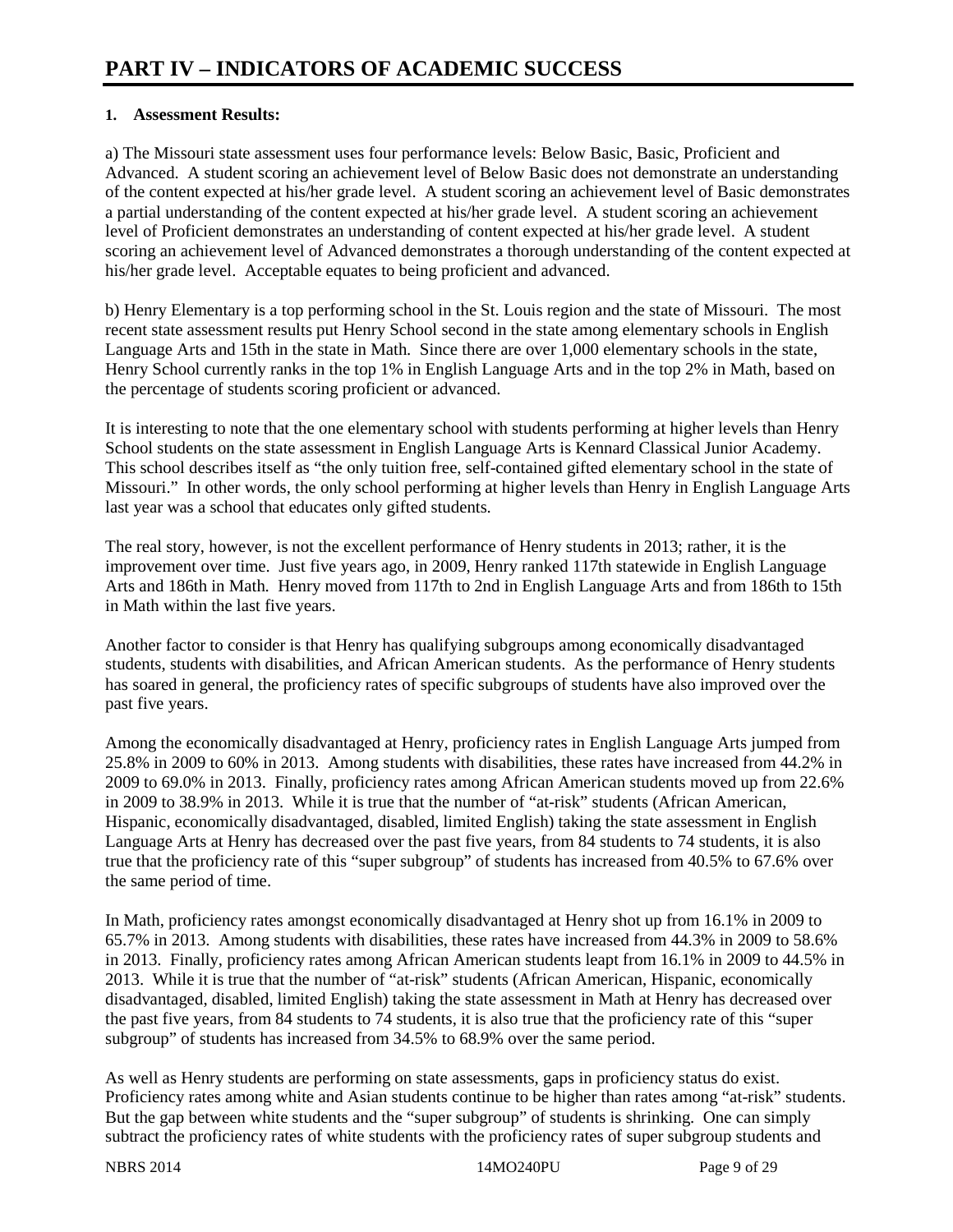compare 2009 differences to 2013 differences to get a sense of how the gap is shrinking at Henry. To ensure all students are proficient, we are enhancing our analysis and tutoring.

### **2. Using Assessment Results:**

Henry staff utilizes a variety of assessment data to improve students' performance. We analyze our Missouri Assessment scores (MAP's) and study our reading tracking sheets and unit assessments in math, reading and science. Since we keep a portfolio on every child, we are able to review actual samples of students' longitudinal work to determine missing pieces. The portfolios include analyzed reading running records, math benchmark assessments, writing samples, and writing analysis sheets.

Our Student Growth Leadership Team keeps us focused on progress monitoring by examining multiple pieces of data including results from the MAP's, reading and math levels, students' target goals, etc., and uses this information to identify students who need extra help. Members also study current research on student learning and motivation, implement new strategies, and share with colleagues and parents. Our District Data Analyst runs predictability reports based on our benchmark assessments, report card grades, "at risk" factors, and previous MAP scores.

At CLT meetings, instructors collaborate to analyze "end of unit" assessments in ELA and Math. They look for trends and identify which lessons need reteaching. Teachers discuss individual students, determine which ones have confusions, provide additional instruction and design new formative assessments to determine growth. There is an abundance of one-on-one tutoring provided before, during and after school. Teachers, counselors, administrators and teaching assistants work with students to remediate learning gaps and help children become proficient or advanced. We meet with and/or call parents to make them aware of learning gaps, suggest home strategies, and share how they can provide acceleration. Teachers send home work samples to help parents know the actual expectations.

Throughout the year, administrators meet with grade level teams to discuss students' performance. The principal also tracks each child's progress. We observe a strong correlation between students reading below grade level and those who also struggle in math. When this occurs, we schedule additional interventions which include individual or group tutoring, consultations with the math facilitator, "math workshop interventions," push-in assistance, or reading interventionist support to ensure all students learn what is expected.

By studying additional "in the moment" assessments, we continue to grow as student analyzers. Our on-site training enables us to become better observers of children as they complete tasks. We have learned to "see." Our "Behind the Glass" observations and use of on-going running records help us with teaching reading. These one-on-one running records provide a practical way to obtain an enormous amount of information on a child's ability and sharpen our understanding of the reading process.

Our Diversity in Action team focuses on accelerating the progress of our African American pupils. Teachers studied key assessments, observed students in class and discovered that these children needed more confidence in their critical thinking abilities. To promote confidence and higher order thinking, our Mosaics teacher implemented a "before school" enrichment class for these students of color. Unquestionably, on-going assessment drives our instruction as we work collaboratively to study data and learn how students are acquiring the concepts needed for success in life.

### **3. Sharing Lessons Learned:**

Multiple opportunities and avenues for sharing successes occur throughout the year. At area Principal Meetings, we share strategies and structures for helping students. This includes what is working with meeting the needs of our "Gap Group" students and how we track information. Our school Diversity in Action Leader explains successes and interventions at monthly District Diversity Meetings. She highlights how Henry School focuses on accelerating our African American students through a "higher level thinking" enrichment class before school.

Our counselor continues to share the ongoing work of the Henry Student Growth Leadership Team with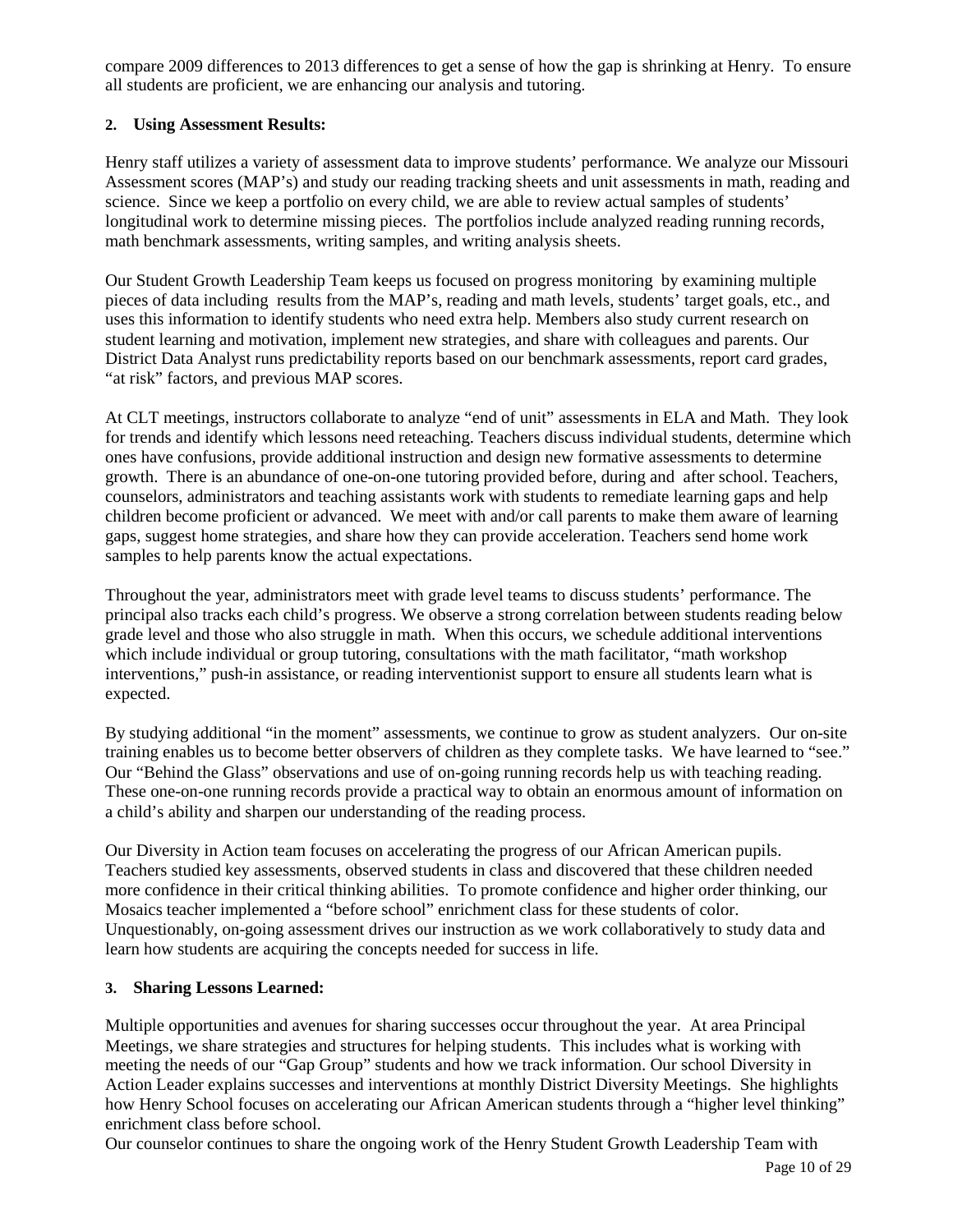other schools in Parkway, at District Counselor meetings, and at the District Data Progress Monitor meetings. She also shares the Henry interventions focused on student acceleration across the county at the DESE/MSCA counselor training workshops. District counselors have attended some of our Student Growth Leadership meetings to gain ideas.

Representatives from six school districts visited Henry to observe and talk to our teachers about the Balanced Literacy. Information about our focus on Literacy Processing was also shared with Missouri schools in telephone conversations throughout the years. Our district collaborative workshops and committees are other formats for talking about our learning. Each Friday, the Instructional Coach and our part-time Math Facilitator discuss the practices which have an impact on student success.

Over the past six years, student teachers from the University of Missouri – Columbia, as well as other universities, student taught at Henry School. They learned how to observe students, create structures and look at data to help children. This sharing has a long-term impact for these future teachers and their students.

When Richard Allington (author and former president of the International Reading Association) visited Henry, we shared our unique, researched focus on teaching literacy, which he praised. He observed our powerful Behind the Glass learning from students. It reflects our belief that exemplary teaching of literacy is critical. Every child deserves to be taught by experts so they have the opportunity to be successful across the subject areas.

We explain specific learning structures and learning expectations at PTO meetings, "New Parent" events, during our Early Childhood Open House, in the Principal's Newsletter and through weekly classroom newsletters. Our Missouri Assessment Data is presented each year at our PTO meetings and highlighted in the Principal's Newsletter.

#### **4. Engaging Families and Community:**

A key component to our higher Missouri Assessment scores is our connection to families and community. This community and family involvement helps children recognize the greatness and kindness of others. Genuine connections are made through many venues to enhance each student's success. Career Day is a whole school event which helps our students learn about their future possibilities, plus the knowledge and skills they need for the specific professions. Our parents and community members give their time so students can visit at their stations and learn about the different occupations.

On Multi-Cultural Day, the entire school learns from many of our parents who represent countries from all over the world. This impacts students' understanding and heightens their curiosity to learn about the world. On Disability/Ability Day, children learn from our parents and community members about the gifts, challenges of special needs students, and "how to lend a hand" to help others which promotes acceptance and compassion.

Our Veterans' Assembly touches out hearts as our parents, grandparents, relatives, and community members are recognized and honored. Our vocal music teacher leads each class as they sing patriotic songs to honor our 35-40 veterans. Another 110 veterans are honored through individual slides as each person's name, military rank, and their connection to a Henry student or staff member is announced. Our students learn about history, citizenship, and what it is to honor those who have kept us safe.

To promote a love of reading, our parents coordinate our Sir Henry Reading Program, where children keep track of the minutes they read at home. Parents read students' names over the intercom and students receive books for minutes read. This motivates students to read and learn.

Our parents coordinate our Henry Math Night and a separate Henry Science Night. Our PTO knows these activities are important and invites parents and students to come to school for exciting problem solving in math and science. In addition to enhancing the high standards in math and science, these events show students that it is fun to learn with their parents and others.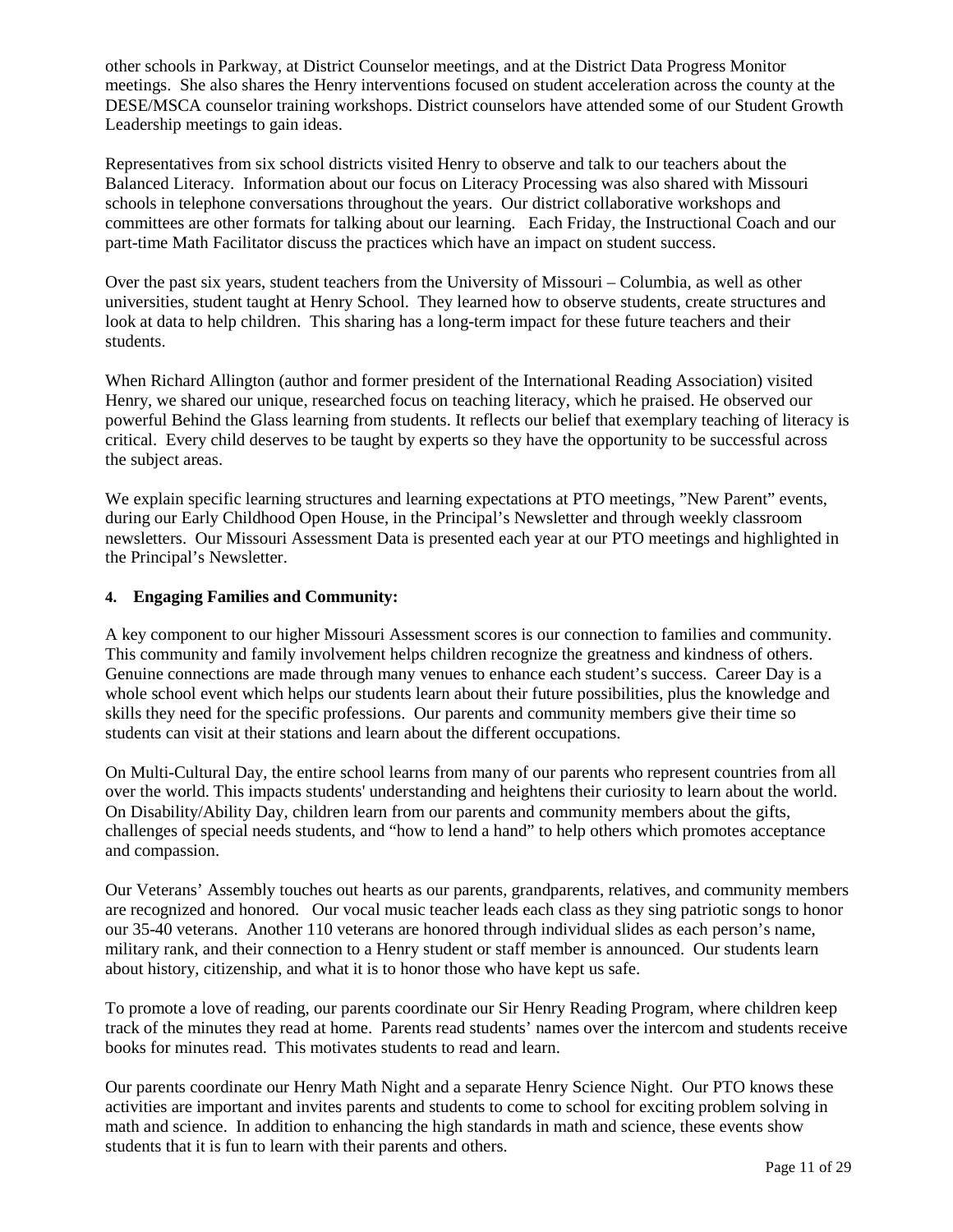At our Wellness Night, parents interact with their children, enjoy exercise activities, learn about nutrition, participate in challenging logic games, and create kindness coupons to give to parents to help at home. This program enhances and supports our focus on physical fitness and the 7 Habits character traits. This impacts their present and their future.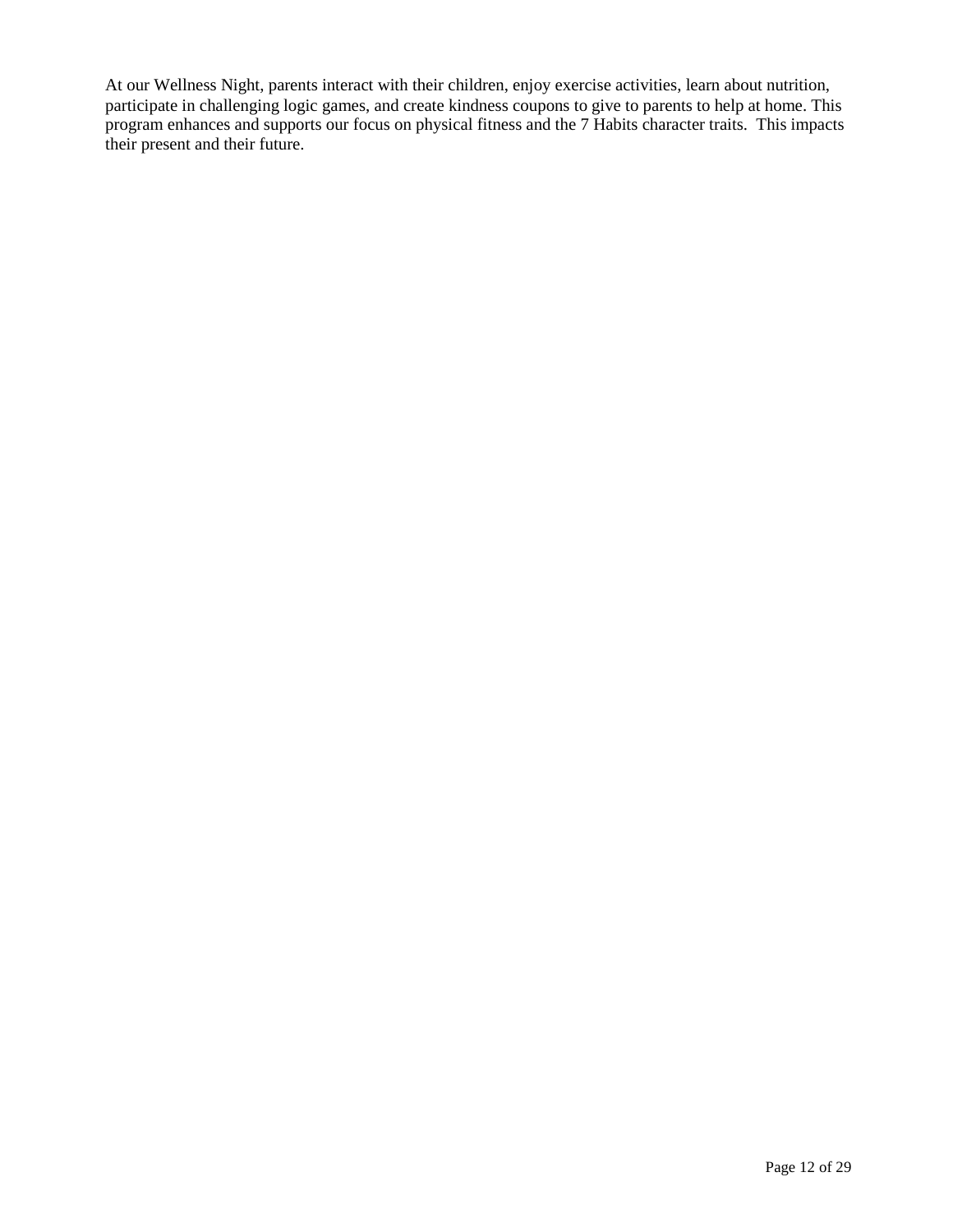### **1. Curriculum:**

The mission of the Parkway School District is to ensure that all students are "capable, curious, and confident learners who understand and respond to the challenges of an ever-changing world." It is this mission that has nudged us beyond a basic curriculum. This mission has challenged us to design a curriculum that produces students who are doers; students who respond when faced with challenges.

Organized around "Understanding by Design," each unit for all subjects is framed by an "Enduring Understanding" and "Essential Question." These are designed to orient the students to the big ideas of the unit and to provide them with a place to connect new discoveries made during a unit or lesson. Each unit also includes clear targets for student learning that provide our teachers and students with a common destination for learning. These targets also provide students with the perfect tool for self-assessment and goal setting – something that is highly valued through our Leader in Me program. To monitor student growth toward goals, collaborative teams at Henry School utilize multiple assessment methods. These include district benchmark assessments, team-developed assessments, and formative assessments. They are designed by the classroom teacher.

Built upon the Missouri Learning Standards and implemented through a workshop model, the English Curriculum strives to develop literate and critical consumers and producers of information and ideas. Structures at Henry School include mini-lessons, Reading Workshop, Guided Reading for every student at their instructional levels, independent reading, Writing Workshop, debriefs, small group instruction, and partnerships. Our ELA curriculum also includes intentional connections to other content areas so that teachers design interdisciplinary assessments that allow for students to transfer the skills they learn in reading and writing to the contexts of social studies, science, and math.

Simply arriving at a solution is not the aim of the Mathematics Curriculum at Henry School. Organized around content standards as well as the Standards for Mathematical Practice, the curriculum is designed to provide students with opportunities to think about the process of problem solving within the context of the CCSS Domains. At Henry School, we value the creativity and professionalism of our teachers and believe that the curriculum is best implemented when teachers design learning experiences tailored to the needs of their students. To support their lessons, teachers use Investigations in Number, Data, and Space, Contexts for Learning, and DreamBox.

The Parkway Mission is embodied in Henry's Science Curriculum. With curiosity as the key to unlocking the answers to questions about our natural world, students engage in regular investigations about everything from the life cycles of butterflies and anoles to the mysteries of our solar system. The investigations are designed using district-provided science kits and living materials along with resources created by our collaborative teams. Each year, students from Henry School apply what they have learned from their many learning experiences to the development of a project for the Parkway Science Fair.

The Social Studies Curriculum provides yearly instruction in history, geography, economics, and government. Cultural traditions, multi-cultural perspectives, diversity and equity are embedded throughout the units. Through an approach designed to nurture independent thinking, students begin with a provocative question, analyze multiple pieces of evidence, and then develop explanations or arguments instead of just answers.

With adult support, students initiate Service Learning Projects and reach out to the community to show their compassion and concern. Through these projects, students learn how to make their world a better place.

The Henry Visual and Performing Arts Programs emphasize creativity. In visual arts, the students build their understanding and knowledge of art concepts and technical skills through a variety of media and production experiences. In music, lessons foster listening and performing skills. Students demonstrate a willingness to enthusiastically participate as an ensemble member or soloist. Henry students witness how music can be a moving, inspirational, and a rewarding form of communication.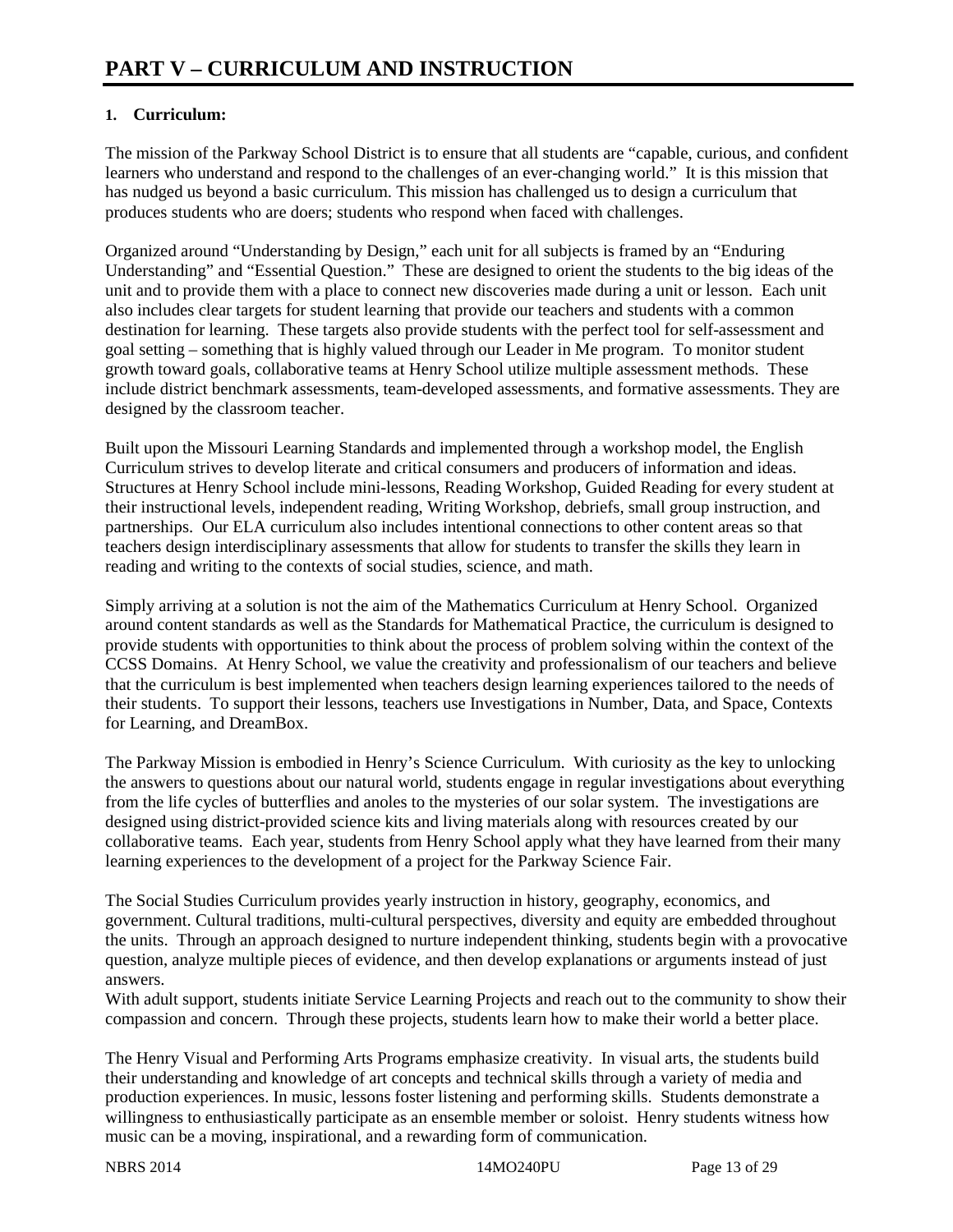The Physical Education/Health Curriculum is designed to help students enjoy fitness activities, sports, and games that incorporate social interactions. Skill development, team work, and movement skills are always at the center of planning lessons for the year. Health lessons focus on helping students make informed, responsible decisions. Social responsible behavior and enjoyment are the outcomes that we see when the units are completed.

#### **2. Reading/English:**

We believe that literacy equates to opportunity—and opens doors for the future of every child. It is also the door that expands a child's understanding in other subjects. Therefore, we set a goal for ourselves to become the best possible teachers of reading. To accomplish our goal, we needed to gain a deep understanding of the how students learn to read.

We began observing our highly trained Reading Recovery teachers who teach our lowest first grade students. We realized that they knew how to "analyze and prompt" so students would "take on the learning." Our foundation remains the ELA standards and our excellent district units, but our "charge" at Henry takes us beyond. Our approach to reading instruction is focused on knowing each individual child's literacy processing system.

Therefore, we connected with universities and began offering a yearly after-school, on-site Literacy Processing Class. As a component of the class, we work with a child who is beginning to develop a processing system to help us learn. At Henry, 78 percent of our teaching staff (including the principal) is trained in literacy processing. We have learned how to observe students at every level of reading, including analyzing running records, and prompting for acceleration. We teach for comprehension, word work, phonemic awareness, self-monitoring, etc.

Every child learns in a Guided Reading format, based at their instructional level. If a child is reading below grade level, on grade level or far beyond, they are taught with leveled text. We give formal running records during the Guided Reading on a "focus child." At least three times a year, the teachers assess every student with the Fountas and Pinnell one-on-one assessment.

Another unique component is our study of students in our one-way-glass setting. Approximately every six weeks, teachers volunteer to instruct as we observe their students. It is a powerful learning experience which creates school-wide ownership for making every child the best in reading. We have become sensitive observers and reflective teachers who teach students in their "zone of proximal" development. This means knowing how each child approaches text and how to prompt for success. Throughout their entire career at Henry School we chart student progress and maintain work samples to monitor growth. We are responsible for making every student successful. We believe that literacy is so powerful that it can change the lives of children, accelerate students, and break the cycle of poverty.

### **3. Mathematics:**

The Mathematics program at Henry School is more than just performing computations in order to arrive at an answer. As a result, our students learn how to think about math instead of just knowing an answer. Our program is built on outcomes identified in the content and practice standards from the CCSS. Teachers use these learning outcomes to develop formative assessments and learning experiences for students. In addition, teams administer and analyze district unit assessments. Designed after next generation state assessments, these rigorous unit assessments primarily focus on application of the math practices within the context of the unit content standards. Our teachers use the results of these assessments along with running records on math problems to assess conceptual understanding, mathematical thinking, and reading comprehension. These are eye-opening for us and represent the key pieces that help us to understand how to make our students successful.

As our teachers design learning experiences, they purposefully create lessons that require students to justify and fully explain their answers. We know that a correct answer does not always mean that a student understands mathematical concepts. We also build relevance into our program by expecting students to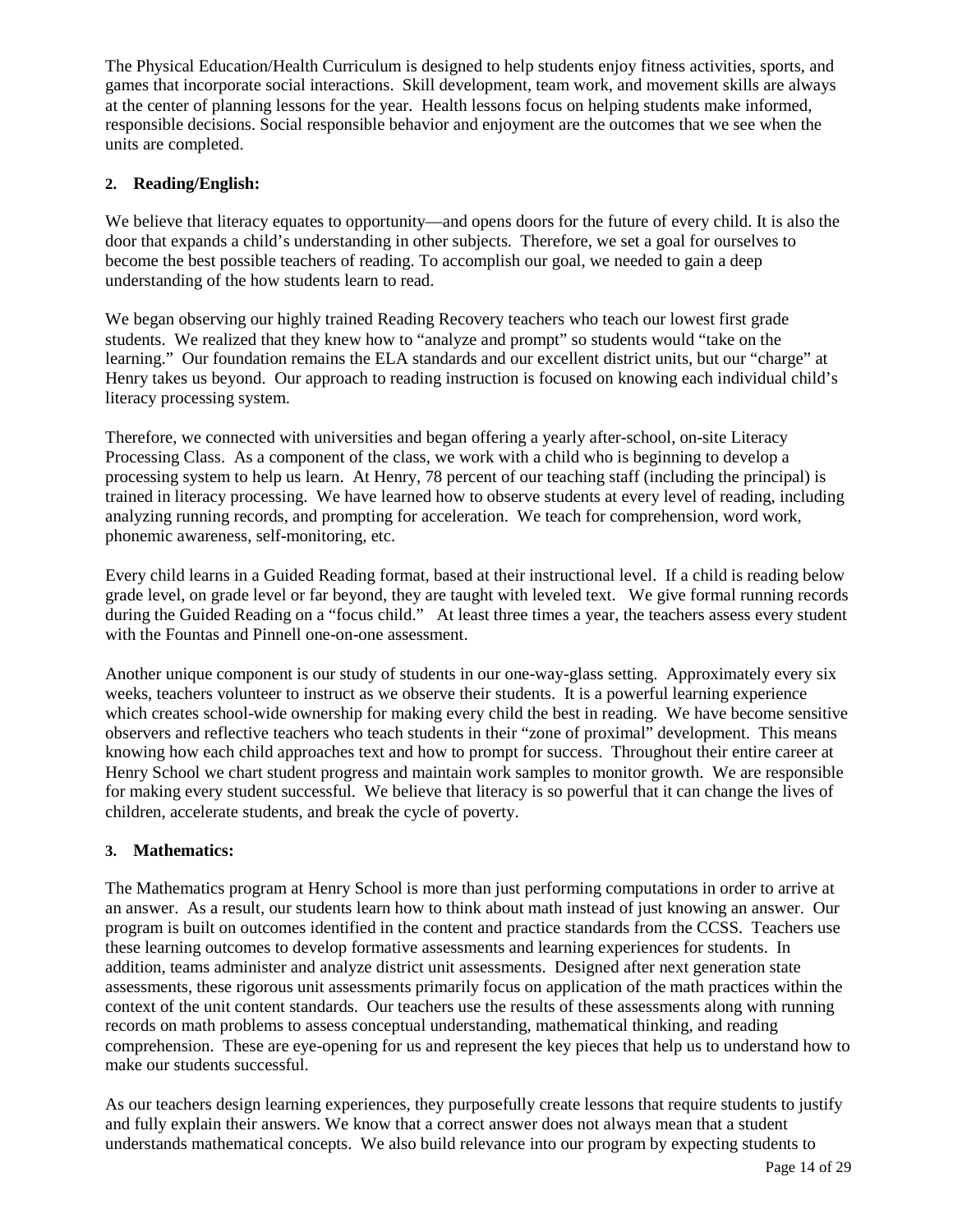make connections to what they are learning in mathematics to situations outside the context of the classroom. For example, students might be asked to simulate purchasing items at a store or to estimate the amount of carpet that would be required for their bedroom.

Teachers use a variety of structures to help students acquire, make meaning, and transfer their understanding of mathematical concepts. Lessons often begin with demonstration and modeling by the teacher during a whole-class mini-lesson and proceed to opportunities for differentiation through small-group settings. Students work collaboratively to create representations of their solutions as well as their approach to solving the problem. Through gallery walks, children are able to critique the strategies and solutions of each other by commenting and questioning. Students are then able to talk about their observations, look for patterns in reasoning, and justify their approach through a classroom congress.

At Henry School, we do not make excuses for why students might be underperforming in math –we (teachers, coaches, counselors, and administrators) find out what they need and provide all the necessary support to help all children achieve. We are driven to close the achievement gap as we study students in our effort to develop capable and confident mathematicians.

#### **4. Additional Curriculum Area:**

In Henry School's General Music Classroom, children acquire skills that reach beyond the assessment areas of singing skills, instrumental skills, rhythmic skills, music literacy skills and behavioral skills. Due to the magic found in the use of technology, especially with the use of the Smart-Board, students are allowed to be visually stimulated and individually interactive while learning music.

One example of this type of learning is a baseball-themed music lesson taught in first grade. In one activity, students are asked to fill eight empty boxes on the Smart-Board by dragging icons/pictures into each box. These icons each have a corresponding rhythm and word attached. Examples of these nouns are baseball, bat, base runner and baseball hat. In this composition lesson, the students create an eight-beat rhythm, to be clapped and "performed" by the class over a continuous rhythmic track. The students simultaneously learn simple composition skills, word recognition, syllable counts and rhythm-reading skills. Considering the importance of scaffolding composition and rhythmic skills, as well as combining these lessons with music history, the fourth grade performs names of Jazz performers in a similar way, using names such as Dizzy Gillespie, Theloneous Monk and Charlie Parker.

Students in kindergarten learn to re-write the lyrics to certain songs. For instance, on the 100th Day of School, children are asked to make a list of what they have done during the past 100 days. Sharing, painting, singing and counting are among the many words the students offer. Utilizing the structure and form of an existing song, the class inserts new words so it can be performed in a creative way. The focus of the Henry music classroom is to truly be cross-curricular, helping the students to refine skills in reading, spelling, math and history.

#### **5. Instructional Methods:**

Ongoing differentiation ensures that every student will make continuous progress in knowledge and skills. It begins with knowing how each child learns. We focus our teaching on students' needs with standards and assessments to guide us. Analysis is the key to knowing what to teach. Therefore, we analyze running records in reading and math, plus "end of unit" assessments. Then, we provide small group and one-on-one instruction.

Differentiation in math is essential. Our Guided Math groups include differentiated skill centers. Through pretests and assessments, teachers determine needs and individualize instruction. If students already have the knowledge, they learn more challenging concepts.

Reading and Writing Workshops begin with mini-lessons based on student needs. Guided Reading groups offer differentiation for every student using instructional leveled text for acceleration. Reading Recovery provides daily, intense support for struggling children. Individual writing conferences focus on skills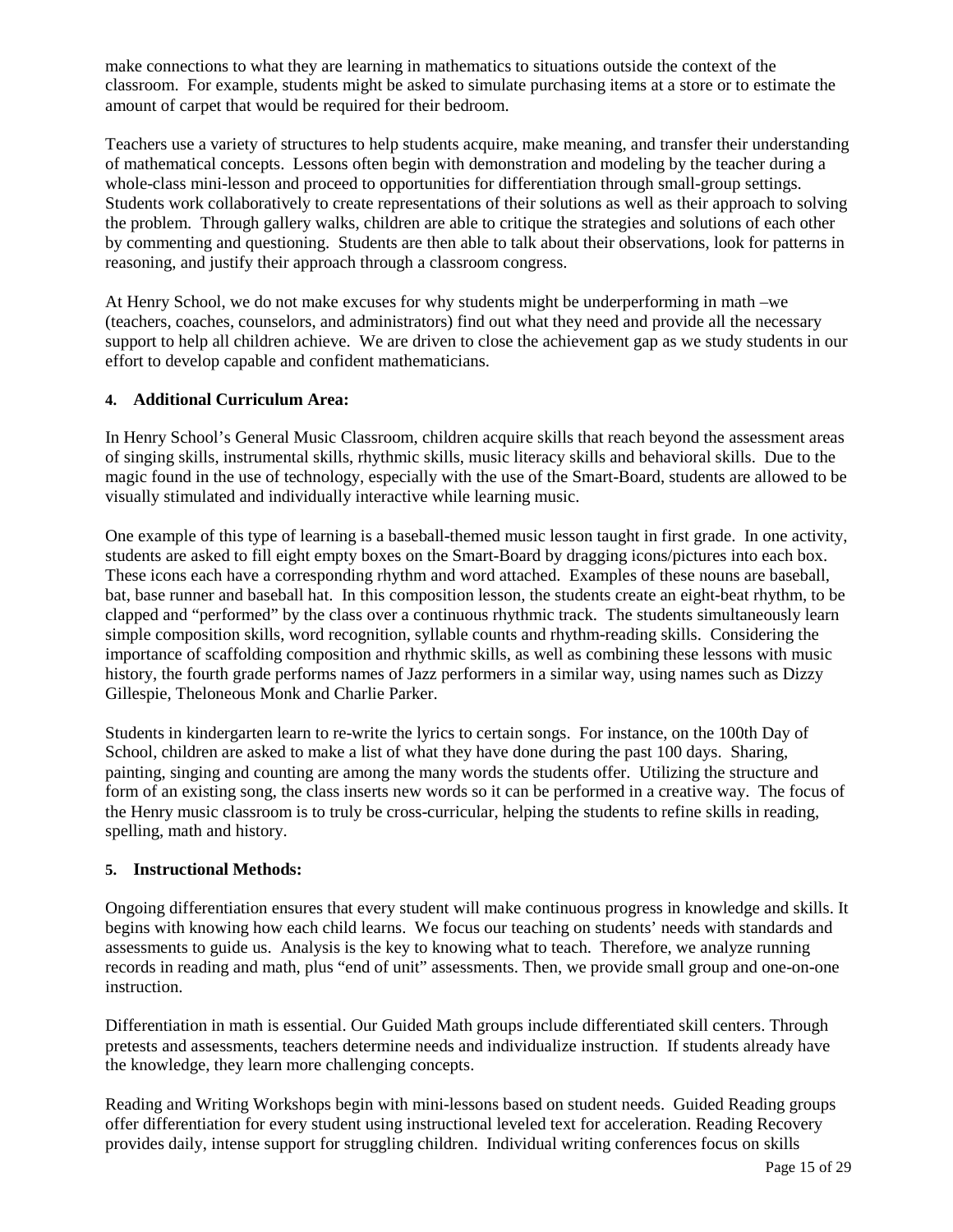needed.

Our Mosaic (Gifted) teacher provides additional lessons for acceleration. She works with students in Mosaics and pushes into classes. Students who are not in the gifted program attend critical thinking lessons along-side students in the program. We offer critical thinking classes before school for African American students.

We provide "real world" experiences which are not available to all students. For example, fifth graders study business and apply their learning when they take on jobs at "Biz Town," a simulated town. At a local historical site, fourth graders learn about pioneers and make toys.

Students share their knowledge. For example, children researched the "water vortex," developed a powerpoint presentation, and taught others. Students assume school leadership roles and assist younger students in math, reading, and writing. This builds confidence and enhances communication skills.

Technology is integrated into the instructional day to support good teaching. It serves as a bridge to more engaging, personalized learning which leads to higher achievement. Students use computers during Math Workshop Centers to work on advanced and basic math concepts. Dreambox (a computer program focused on understanding math) provides enrichment and additional practice. Parents have optional access to Dreambox for home use. Technology tools, essential to 21st century education, support collaborative learning, research, long-distance dialogue with authors and business leaders, plus student-created presentations.

Focused tutoring, workshop approaches, ELL interventions, and instructional leveled teaching all fold into knowing students' skill levels and recognizing their talents. Quality instruction honors each child as a unique individual. It begins with the heart and is exemplified by all staff.

#### **6. Professional Development:**

At Henry School, we value the "L" in PLC. As a professional learning community, we know that we are all individually and collectively growing in our understanding of how to best meet our students' needs. Whether it is through staff meetings or through the work of each collaborative team, we are always trying to equip ourselves so that through our own learning we can improve that of the students.

Because time is scarce in the elementary day, we plan our development with purpose and focus on the areas that provide the highest leverage in improving student achievement. We ensure that each topic answers one of the PLC questions: What do we want students to understand and be able to do? How will we know? What will we do if they do not understand? What will we do if they do? What are the best practices? Development topics include: best practices, character education, cross-curricular connections, differentiation, growth mindset, student motivation, mathematical practices, literacy processing, student goal setting, and students with autism.

Henry School is fortunate to have an instructional coach and math facilitator who work with individuals, collaborative teams, parents and staff. They provide adult learning through modeling, student-centered coaching, and data analysis. Our collaborative (CLT) teams meet for 50 minutes each week to study progress of their students, analyze assessment results, and plan interventions. They are also given extended time during the year when we participate in a district late start day. The CLT leaders receive annual development at the Parkway Professional Learning Community Institute. To support and learn with each team, the principal and assistant principal attend the meetings.

We conduct Cohort Learning sessions where staff observe as students read and write behind a one-way glass. This process helps us learn from the students and determine next steps required to accelerate progress. Through this process, we learn to observe record, analyze, and respond to literacy behaviors. We are currently in our seventh year of a partnership with a university. Through a Literacy Processing Class, we develop our expertise and understanding of the teaching of literacy. Each participant works one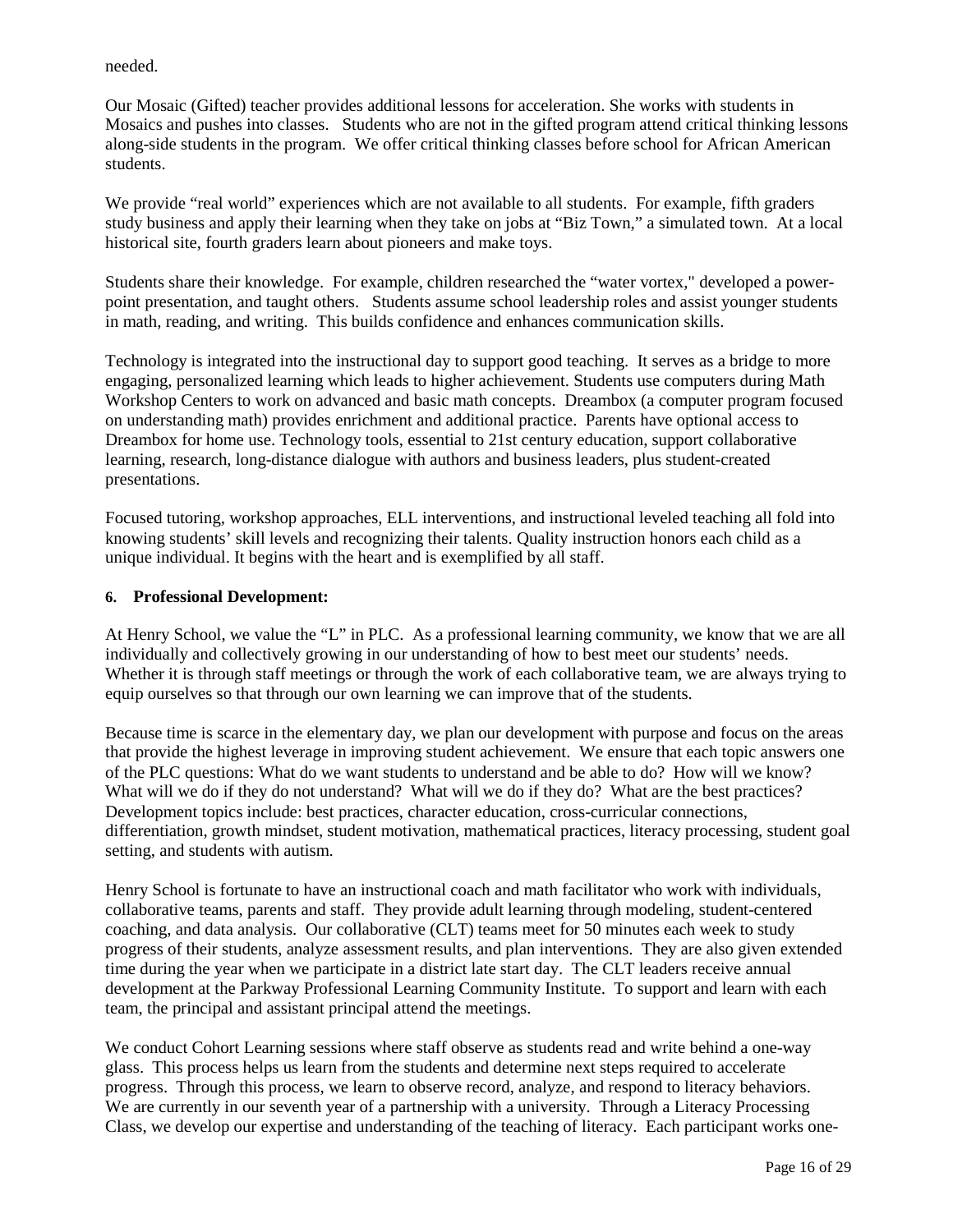on-one with a child who is beginning a processing system to learn what a developing system looks like. Of our current staff, 24 have participated in the class.

### **7. School Leadership**

The leadership philosophy is based on the importance of everyone being a leader who is willing to do whatever is needed to accelerate students. Henry Elementary School has an amazing population of passionate people who lead from the heart. Having a great staff begins with the hiring process. It is one of most important pieces in our leadership. The principal and assistant principal spend much time learning about the candidates before they are recommended for hire. Do they have the heart, know how to assess students, and do they know how to start where the child is?

Each year our staff revisits our School Improvement Plan and determines what we need next for our students and our community. The principal and assistant principal collaborate with team leaders; however, the teachers and counselors lead the study teams, book discussions, and committees. All policies, programs, connections, and resources focus on student achievement.

Our leadership teams include the Collaborative Learning Teams (CLT) with teacher leaders, the Student Growth Leadership Team and the Care Team led by our counselor, our Character Education–Leader in Me, led by our half-time counselor, the Diversity in Action Team led by our Mosaics teacher, and the Literacy Team led by our Reading Interventionists. The Special Education teachers lead the additional intervention pieces for students with special needs. The administrators attend all the meetings, on-site classes, and trainings. To celebrate strengths and to help teachers grow, administrators visit classrooms for on-going mini-observations and formal observations before the summary reports are completed.

Another significant piece in the leadership philosophy is the importance of the principals continuing to teach. To never lose sight of what it means to accelerate students who struggle, the principal works one-onone with students in reading, writing and math. The assistant principal works with students at recess to ensure students are connecting with others in kickball and other activities so they know they belong at our school.

The shared leadership philosophy at Henry School is centered on all of us performing at our best for students. It starts with the heart and a sense of urgency and focuses on excellence. It is designed, with a passion, to save and accelerate every child. "If not us, then who? If not now, then when?"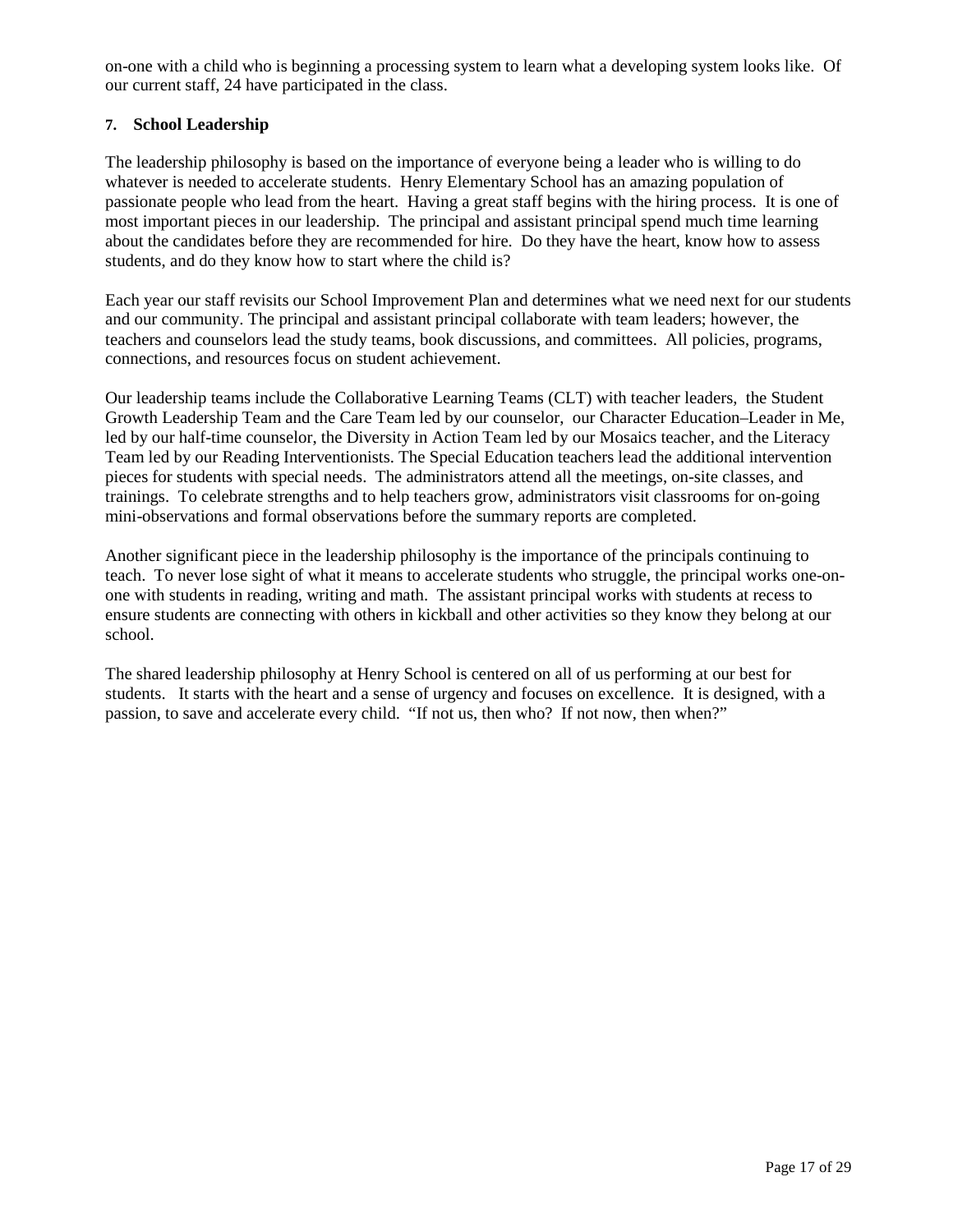**Subject:** Math **Test:** Missouri Assessment Program (MAP) Grade Level Assessment **All Students Tested/Grade:** 3 **Edition/Publication Year:** 2013

**Publisher:** CTB/McGraw-Hill

| School Year                      | 2012-2013      | 2011-2012      | 2010-2011        | 2009-2010      | 2008-2009      |
|----------------------------------|----------------|----------------|------------------|----------------|----------------|
| Testing month                    | Apr            | Apr            | Apr              | Apr            | Apr            |
| <b>SCHOOL SCORES*</b>            |                |                |                  |                |                |
| % Proficient plus % Advanced     | 84             | 79             | 86               | 59             | 60             |
| % Advanced                       | 36             | 24             | 22               | 11             | 15             |
| Number of students tested        | 67             | 66             | 69               | 64             | 79             |
| Percent of total students tested | 100            | 100            | 100              | 100            | 100            |
| Number of students tested with   | $\mathbf{1}$   | $\mathbf{1}$   | $\mathbf{1}$     | 1              | $\overline{2}$ |
| alternative assessment           |                |                |                  |                |                |
| % of students tested with        | $\mathbf{1}$   | $\overline{2}$ | $\mathbf{1}$     | $\overline{2}$ | $\overline{3}$ |
| alternative assessment           |                |                |                  |                |                |
| <b>SUBGROUP SCORES</b>           |                |                |                  |                |                |
| 1. Free and Reduced-Price        |                |                |                  |                |                |
| Meals/Socio-Economic/            |                |                |                  |                |                |
| <b>Disadvantaged Students</b>    |                |                |                  |                |                |
| % Proficient plus % Advanced     | 67             | 65             | 75               | 21             | 19             |
| % Advanced                       | 11             | 12             | $\boldsymbol{0}$ | $\overline{7}$ | $\theta$       |
| Number of students tested        | $\overline{9}$ | 17             | 8                | 14             | 16             |
| 2. Students receiving Special    |                |                |                  |                |                |
| <b>Education</b>                 |                |                |                  |                |                |
| % Proficient plus % Advanced     | 55             | 55             | 86               | 42             | 55             |
| % Advanced                       | 9              | 18             | $\boldsymbol{0}$ | 8              | 10             |
| Number of students tested        | 11             | 11             | $\overline{7}$   | 12             | 20             |
| 3. English Language Learner      |                |                |                  |                |                |
| <b>Students</b>                  |                |                |                  |                |                |
| % Proficient plus % Advanced     |                |                |                  |                |                |
| % Advanced                       |                |                |                  |                |                |
| Number of students tested        |                |                |                  |                |                |
| 4. Hispanic or Latino            |                |                |                  |                |                |
| <b>Students</b>                  |                |                |                  |                |                |
| % Proficient plus % Advanced     |                |                |                  |                |                |
| % Advanced                       |                |                |                  |                |                |
| Number of students tested        |                |                |                  |                |                |
| 5. African-American              |                |                |                  |                |                |
| <b>Students</b>                  |                |                |                  |                |                |
| % Proficient plus % Advanced     | 60             | 17             | 57               | 15             | 18             |
| % Advanced                       | $\overline{0}$ | $\overline{0}$ | $\boldsymbol{0}$ | $\overline{0}$ | $\overline{0}$ |
| Number of students tested        | 5              | 6              | $\overline{7}$   | 13             | 11             |
| <b>6. Asian Students</b>         |                |                |                  |                |                |
| % Proficient plus % Advanced     | 78             | 71             | 100              | 75             | 67             |
| % Advanced                       | 44             | 21             | 38               | $\overline{0}$ | 17             |
| Number of students tested        | 9              | 14             | 16               | $\overline{4}$ | 6              |
| 7. American Indian or            |                |                |                  |                |                |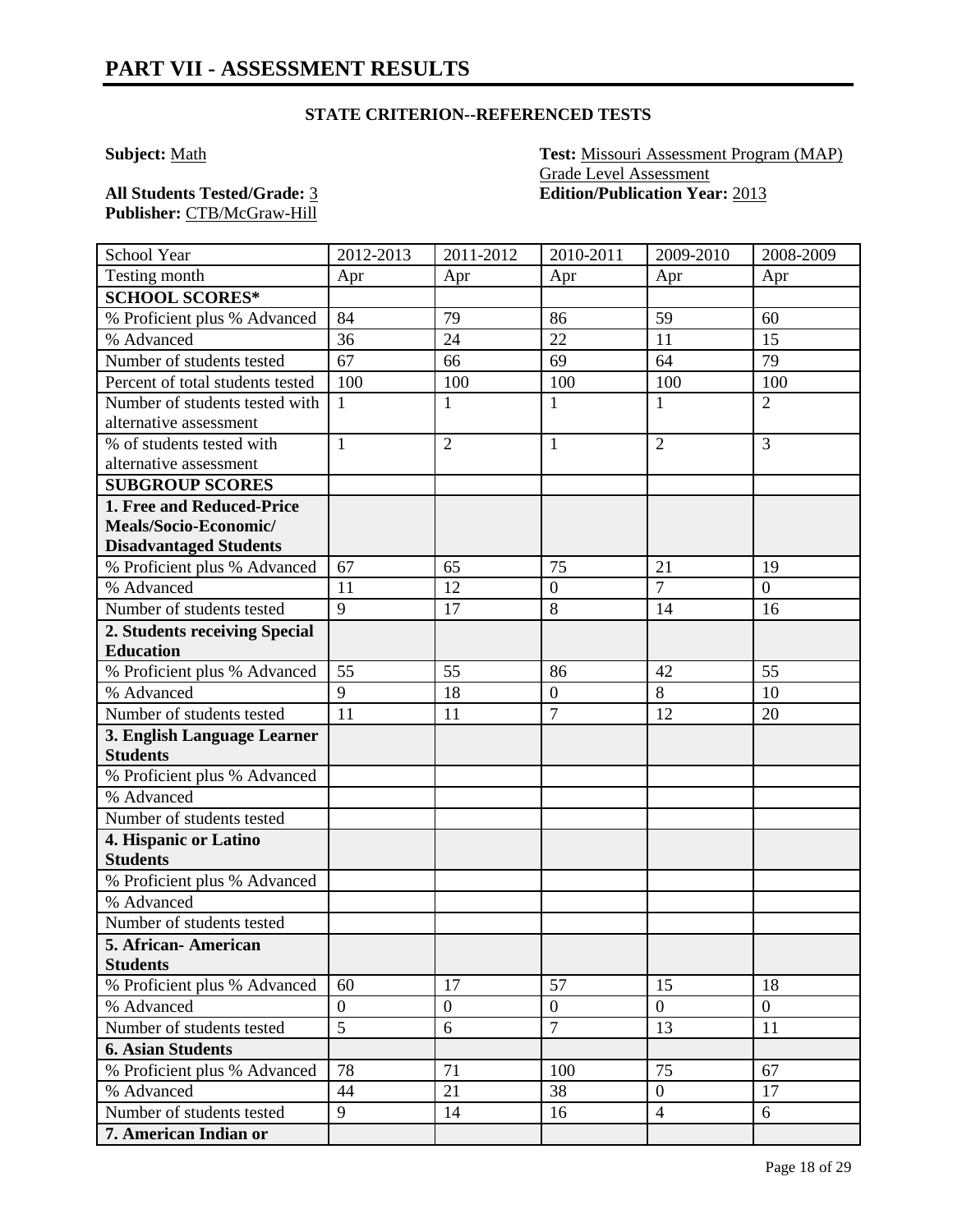| <b>Alaska Native Students</b>    |    |    |    |    |    |
|----------------------------------|----|----|----|----|----|
| % Proficient plus % Advanced     |    |    |    |    |    |
| % Advanced                       |    |    |    |    |    |
| Number of students tested        |    |    |    |    |    |
| 8. Native Hawaiian or other      |    |    |    |    |    |
| <b>Pacific Islander Students</b> |    |    |    |    |    |
| % Proficient plus % Advanced     |    |    |    |    |    |
| % Advanced                       |    |    |    |    |    |
| Number of students tested        |    |    |    |    |    |
| 9. White Students                |    |    |    |    |    |
| % Proficient plus % Advanced     | 86 | 87 | 88 | 70 | 67 |
| % Advanced                       | 35 | 33 | 20 | 15 | 18 |
| Number of students tested        | 49 | 39 | 41 | 46 | 61 |
| 10. Two or More Races            |    |    |    |    |    |
| identified Students              |    |    |    |    |    |
| % Proficient plus % Advanced     |    |    |    |    |    |
| % Advanced                       |    |    |    |    |    |
| Number of students tested        |    |    |    |    |    |
| 11. Other 1: Other 1             |    |    |    |    |    |
| % Proficient plus % Advanced     |    |    |    |    |    |
| % Advanced                       |    |    |    |    |    |
| Number of students tested        |    |    |    |    |    |
| 12. Other 2: Other 2             |    |    |    |    |    |
| % Proficient plus % Advanced     |    |    |    |    |    |
| % Advanced                       |    |    |    |    |    |
| Number of students tested        |    |    |    |    |    |
| 13. Other 3: Other 3             |    |    |    |    |    |
| % Proficient plus % Advanced     |    |    |    |    |    |
| % Advanced                       |    |    |    |    |    |
| Number of students tested        |    |    |    |    |    |

**NOTES:**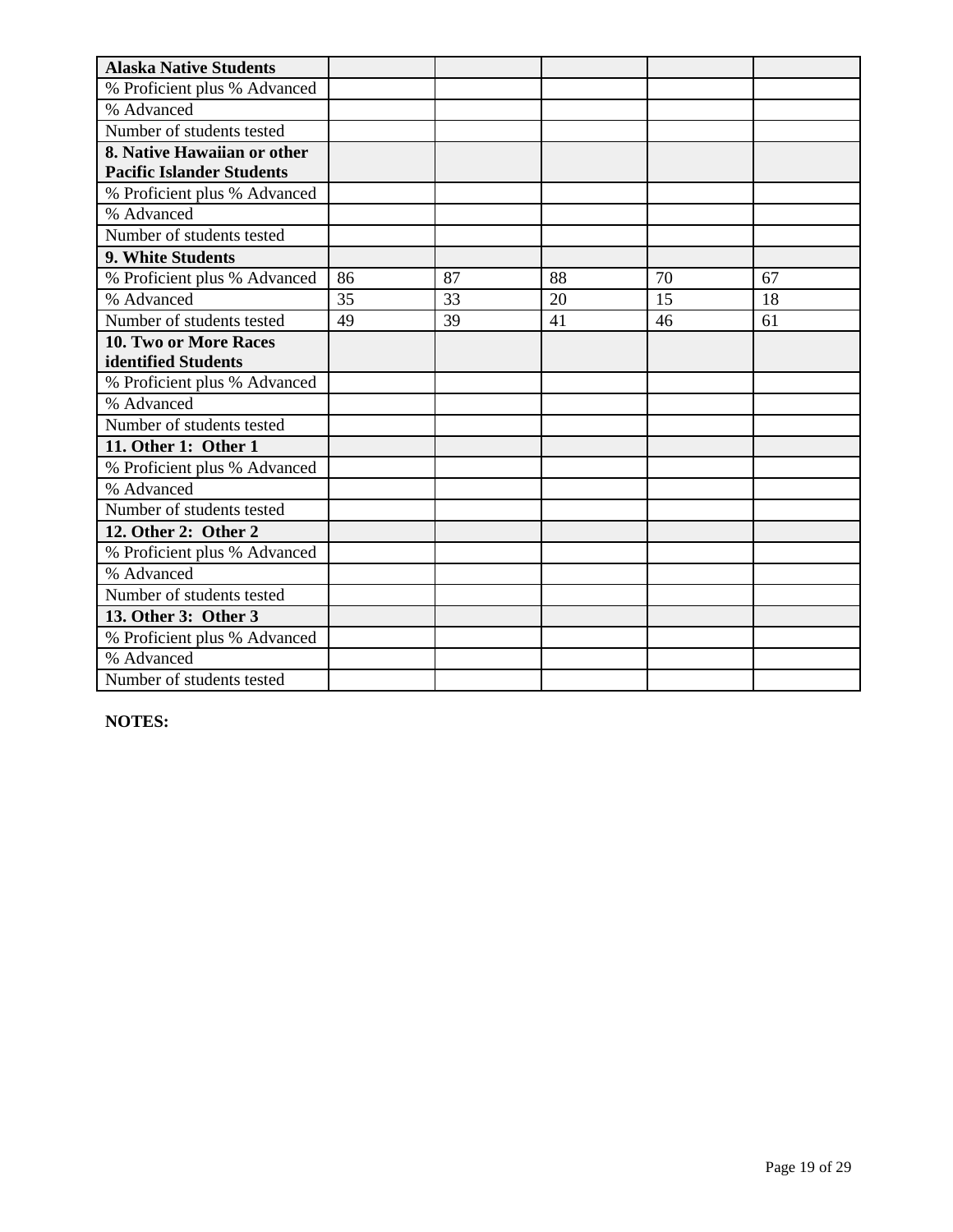# **Publisher:** CTB/McGraw-Hill

### **Subject:** Math **Test:** Missouri Assessment Program (MAP) Grade Level Assessments **All Students Tested/Grade:** 4 **Edition/Publication Year:** 2013

| School Year                                            | 2012-2013                        | 2011-2012        | 2010-2011    | 2009-2010      | 2008-2009        |
|--------------------------------------------------------|----------------------------------|------------------|--------------|----------------|------------------|
| Testing month                                          | Apr                              | Apr              | Apr          | Apr            | Apr              |
| <b>SCHOOL SCORES*</b>                                  |                                  |                  |              |                |                  |
| % Proficient plus % Advanced                           | 80                               | 79               | 72           | 74             | 47               |
| % Advanced                                             | 14                               | 26               | 18           | 30             | $\overline{7}$   |
| Number of students tested                              | 65                               | 70               | 67           | 80             | 70               |
| Percent of total students tested                       | 100                              | 100              | 100          | 100            | 100              |
| Number of students tested with                         | $\mathbf{1}$                     | 1                | 1            | $\overline{2}$ | $\overline{0}$   |
| alternative assessment                                 |                                  |                  |              |                |                  |
| % of students tested with                              | $\overline{2}$                   | $\mathbf{1}$     | $\mathbf{1}$ | 3              | $\overline{0}$   |
| alternative assessment                                 |                                  |                  |              |                |                  |
| <b>SUBGROUP SCORES</b>                                 |                                  |                  |              |                |                  |
| 1. Free and Reduced-Price                              |                                  |                  |              |                |                  |
| Meals/Socio-Economic/                                  |                                  |                  |              |                |                  |
| <b>Disadvantaged Students</b>                          |                                  |                  |              |                |                  |
| % Proficient plus % Advanced                           | 53                               | 56               | 60           | 33             | 8                |
| % Advanced                                             | 20                               | $\mathbf{0}$     | 13           | $\overline{0}$ | $\boldsymbol{0}$ |
| Number of students tested                              | 15                               | 9                | 15           | 18             | 13               |
| 2. Students receiving Special                          |                                  |                  |              |                |                  |
| <b>Education</b>                                       |                                  |                  |              |                |                  |
| % Proficient plus % Advanced                           | 67                               | 67               | 55           | 67             | 13               |
| % Advanced                                             | 25                               | 17               | 9            | 38             | 6                |
| Number of students tested                              | 12                               | 6                | 11           | 21             | 16               |
| 3. English Language Learner                            |                                  |                  |              |                |                  |
| <b>Students</b>                                        |                                  |                  |              |                |                  |
| % Proficient plus % Advanced                           |                                  |                  |              |                |                  |
| % Advanced                                             |                                  |                  |              |                |                  |
| Number of students tested                              |                                  |                  |              |                |                  |
| 4. Hispanic or Latino                                  |                                  |                  |              |                |                  |
| <b>Students</b>                                        |                                  |                  |              |                |                  |
| % Proficient plus % Advanced                           |                                  |                  |              |                |                  |
| % Advanced                                             |                                  |                  |              |                |                  |
| Number of students tested                              |                                  |                  |              |                |                  |
| 5. African- American                                   |                                  |                  |              |                |                  |
| <b>Students</b><br>% Proficient plus % Advanced        | 29                               | 33               | 58           | 17             | 14               |
|                                                        |                                  |                  |              | $\overline{0}$ | $\overline{0}$   |
| % Advanced                                             | $\overline{0}$<br>$\overline{7}$ | $\boldsymbol{0}$ | $\mathbf{0}$ |                |                  |
| Number of students tested                              |                                  | 6                | 12           | 12             | 14               |
| <b>6. Asian Students</b>                               |                                  |                  |              |                |                  |
| % Proficient plus % Advanced                           | 100                              | 100              | 100          | 89             | 60               |
| % Advanced                                             | 23                               | 56               | 60           | 33             | 10               |
| Number of students tested                              | 13                               | 16               | 5            | 9              | 10               |
| 7. American Indian or<br><b>Alaska Native Students</b> |                                  |                  |              |                |                  |
|                                                        |                                  |                  |              |                |                  |
| % Proficient plus % Advanced                           |                                  |                  |              |                |                  |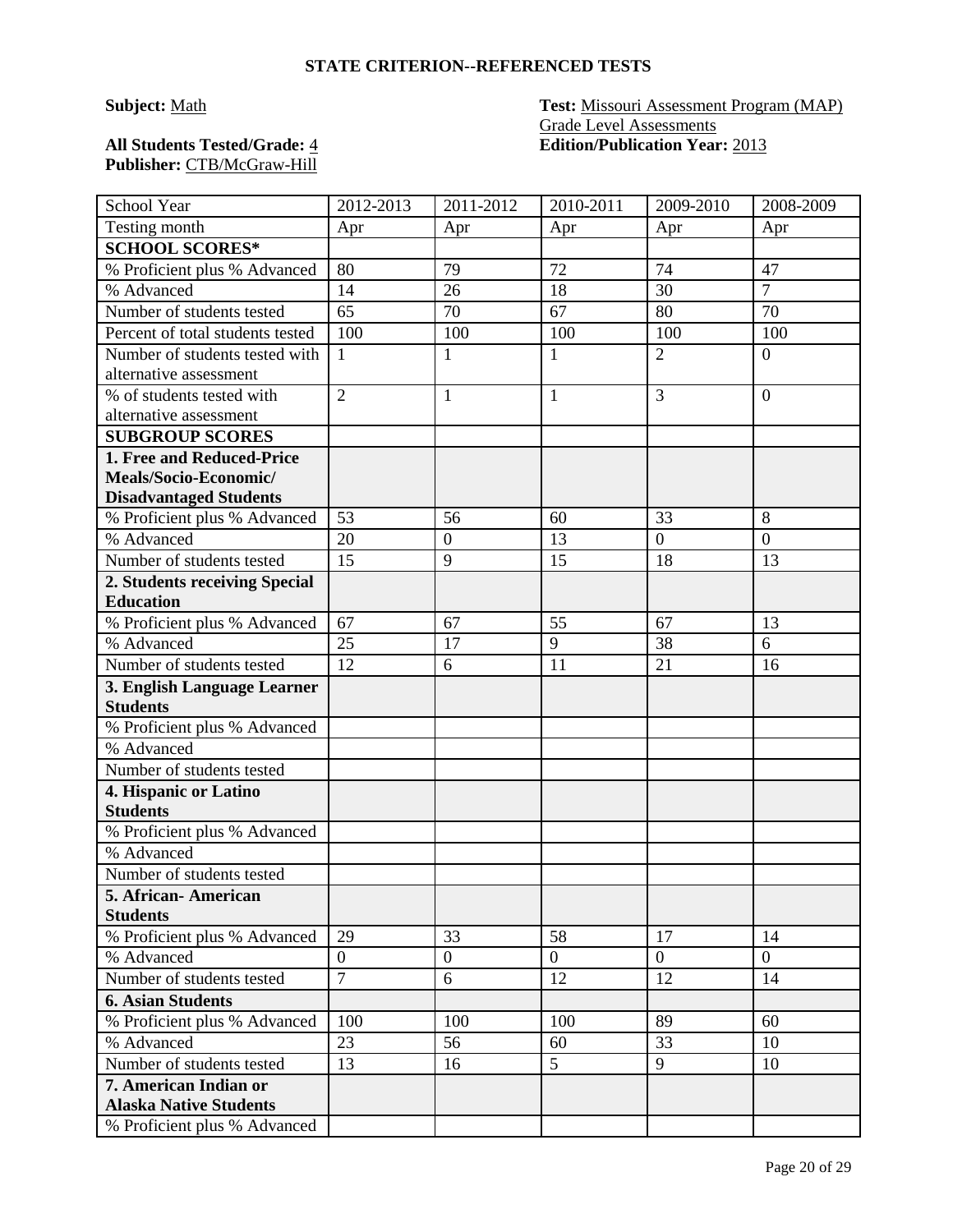| % Advanced                       |    |    |    |    |    |
|----------------------------------|----|----|----|----|----|
| Number of students tested        |    |    |    |    |    |
| 8. Native Hawaiian or other      |    |    |    |    |    |
| <b>Pacific Islander Students</b> |    |    |    |    |    |
| % Proficient plus % Advanced     |    |    |    |    |    |
| % Advanced                       |    |    |    |    |    |
| Number of students tested        |    |    |    |    |    |
| 9. White Students                |    |    |    |    |    |
| % Proficient plus % Advanced     | 78 | 77 | 71 | 83 | 54 |
| % Advanced                       | 16 | 18 | 17 | 36 | 9  |
| Number of students tested        | 37 | 44 | 48 | 58 | 46 |
| 10. Two or More Races            |    |    |    |    |    |
| identified Students              |    |    |    |    |    |
| % Proficient plus % Advanced     |    |    |    |    |    |
| % Advanced                       |    |    |    |    |    |
| Number of students tested        |    |    |    |    |    |
| 11. Other 1: Other 1             |    |    |    |    |    |
| % Proficient plus % Advanced     |    |    |    |    |    |
| % Advanced                       |    |    |    |    |    |
| Number of students tested        |    |    |    |    |    |
| 12. Other 2: Other 2             |    |    |    |    |    |
| % Proficient plus % Advanced     |    |    |    |    |    |
| % Advanced                       |    |    |    |    |    |
| Number of students tested        |    |    |    |    |    |
| 13. Other 3: Other 3             |    |    |    |    |    |
| % Proficient plus % Advanced     |    |    |    |    |    |
| % Advanced                       |    |    |    |    |    |
| Number of students tested        |    |    |    |    |    |

**NOTES:** One student with special needs was tested in 2012-2013 with the MAP-A, Alternative Missouri State Assessment. (The 2% in the table refers to this one student.) The IEP (Individualized Education Plan) Team determined his eligibility for the alternative state assessment (MAP-A) based on the state criteria. The MAP-A is a portfolio assessment based on IEP goals. This is a student with autism. Henry School hosts an ABA/Autism Program for students with Spectrum Disorders.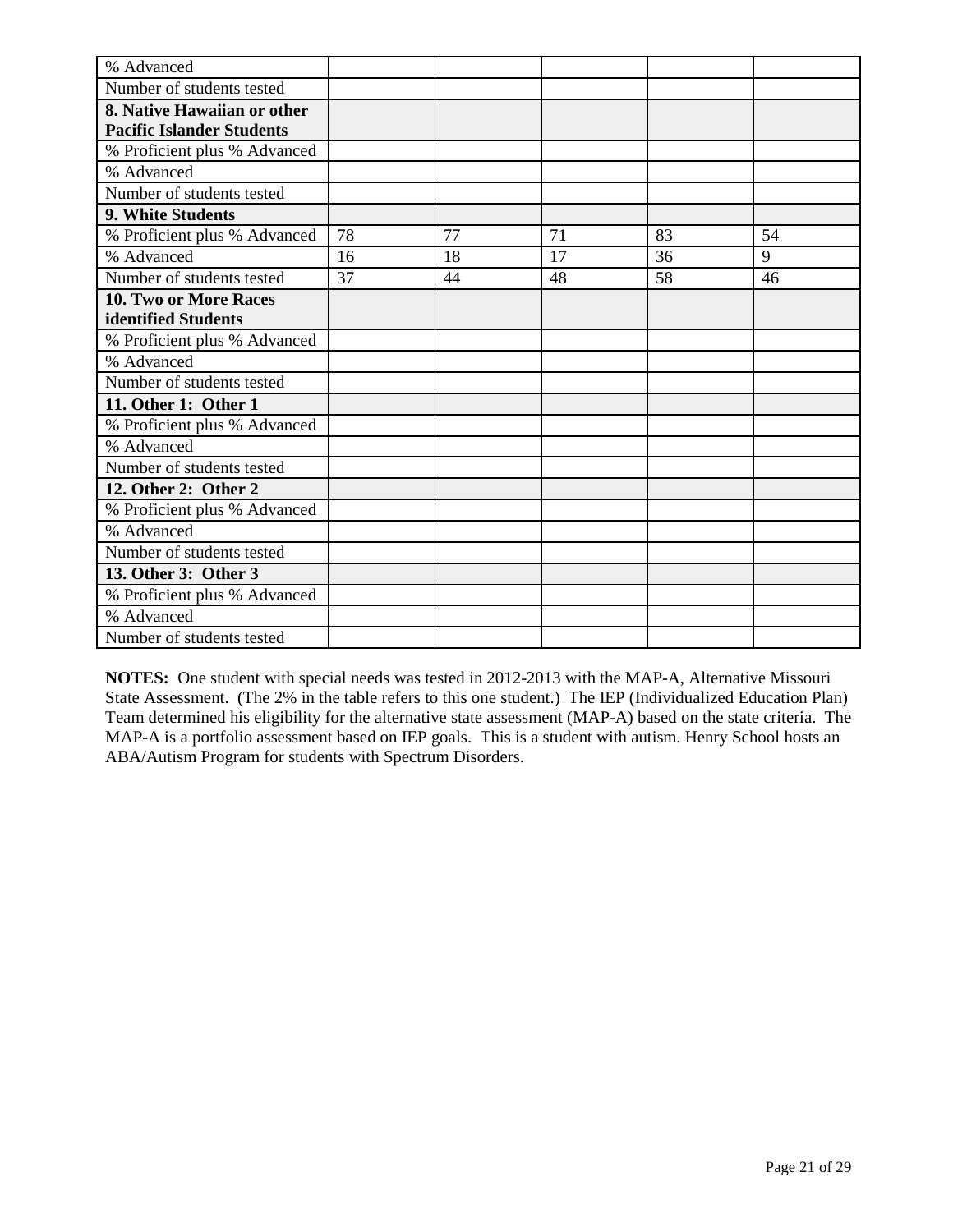# **Publisher:** CTB/McGraw-Hill

### **Subject:** Math **Test:** Missouri Assessment Program (MAP) Grade Level Assessments **All Students Tested/Grade:** 5 **Edition/Publication Year:** 2013

| School Year                                | 2012-2013    | 2011-2012        | 2010-2011    | 2009-2010        | 2008-2009        |
|--------------------------------------------|--------------|------------------|--------------|------------------|------------------|
| Testing month                              | Apr          | Apr              | Apr          | Apr              | Apr              |
| <b>SCHOOL SCORES*</b>                      |              |                  |              |                  |                  |
| % Proficient plus % Advanced               | 83           | 80               | 90           | 75               | 77               |
| % Advanced                                 | 47           | 31               | 48           | 29               | 37               |
| Number of students tested                  | 75           | 71               | 81           | 75               | 71               |
| Percent of total students tested           | 100          | 100              | 100          | 100              | 100              |
| Number of students tested with             | 1            | $\mathbf{1}$     | $\mathbf{1}$ | $\overline{2}$   | $\overline{2}$   |
| alternative assessment                     |              |                  |              |                  |                  |
| % of students tested with                  | $\mathbf{1}$ | $\mathbf{1}$     | $\mathbf{1}$ | 3                | 3                |
| alternative assessment                     |              |                  |              |                  |                  |
| <b>SUBGROUP SCORES</b>                     |              |                  |              |                  |                  |
| 1. Free and Reduced-Price                  |              |                  |              |                  |                  |
| Meals/Socio-Economic/                      |              |                  |              |                  |                  |
| <b>Disadvantaged Students</b>              |              |                  |              |                  |                  |
| % Proficient plus % Advanced               | 69           | 59               | 67           | $\overline{0}$   | 33               |
| % Advanced                                 | 23           | 9                | 13           | $\boldsymbol{0}$ | $\boldsymbol{0}$ |
| Number of students tested                  | 13           | 22               | 15           | 13               | 6                |
| 2. Students receiving Special              |              |                  |              |                  |                  |
| <b>Education</b>                           |              |                  |              |                  |                  |
| % Proficient plus % Advanced               | 44           | 67               | 81           | 50               | 63               |
| % Advanced                                 | 44           | 8                | 44           | 17               | 25               |
| Number of students tested                  | 9            | 12               | 16           | 18               | 16               |
| 3. English Language Learner                |              |                  |              |                  |                  |
| <b>Students</b>                            |              |                  |              |                  |                  |
| % Proficient plus % Advanced               |              |                  |              |                  |                  |
| % Advanced                                 |              |                  |              |                  |                  |
| Number of students tested                  |              |                  |              |                  |                  |
| 4. Hispanic or Latino<br><b>Students</b>   |              |                  |              |                  |                  |
|                                            |              |                  |              |                  |                  |
| % Proficient plus % Advanced<br>% Advanced |              |                  |              |                  |                  |
|                                            |              |                  |              |                  |                  |
| Number of students tested                  |              |                  |              |                  |                  |
| 5. African - American<br><b>Students</b>   |              |                  |              |                  |                  |
| % Proficient plus % Advanced               | 38           | 50               | 55           | 20               | 13               |
| % Advanced                                 | 13           | $\boldsymbol{0}$ | 9            | $\overline{0}$   | $\overline{0}$   |
| Number of students tested                  | 8            | 14               | 11           | 15               | 8                |
| <b>6. Asian Students</b>                   |              |                  |              |                  |                  |
| % Proficient plus % Advanced               | 100          | 100              | 100          | 90               | 86               |
| % Advanced                                 | 93           | 40               | 60           | 40               | 71               |
| Number of students tested                  | 14           | 5                | 10           |                  | $\overline{7}$   |
| 7. American Indian or                      |              |                  |              | 10               |                  |
| <b>Alaska Native Students</b>              |              |                  |              |                  |                  |
| % Proficient plus % Advanced               |              |                  |              |                  |                  |
|                                            |              |                  |              |                  |                  |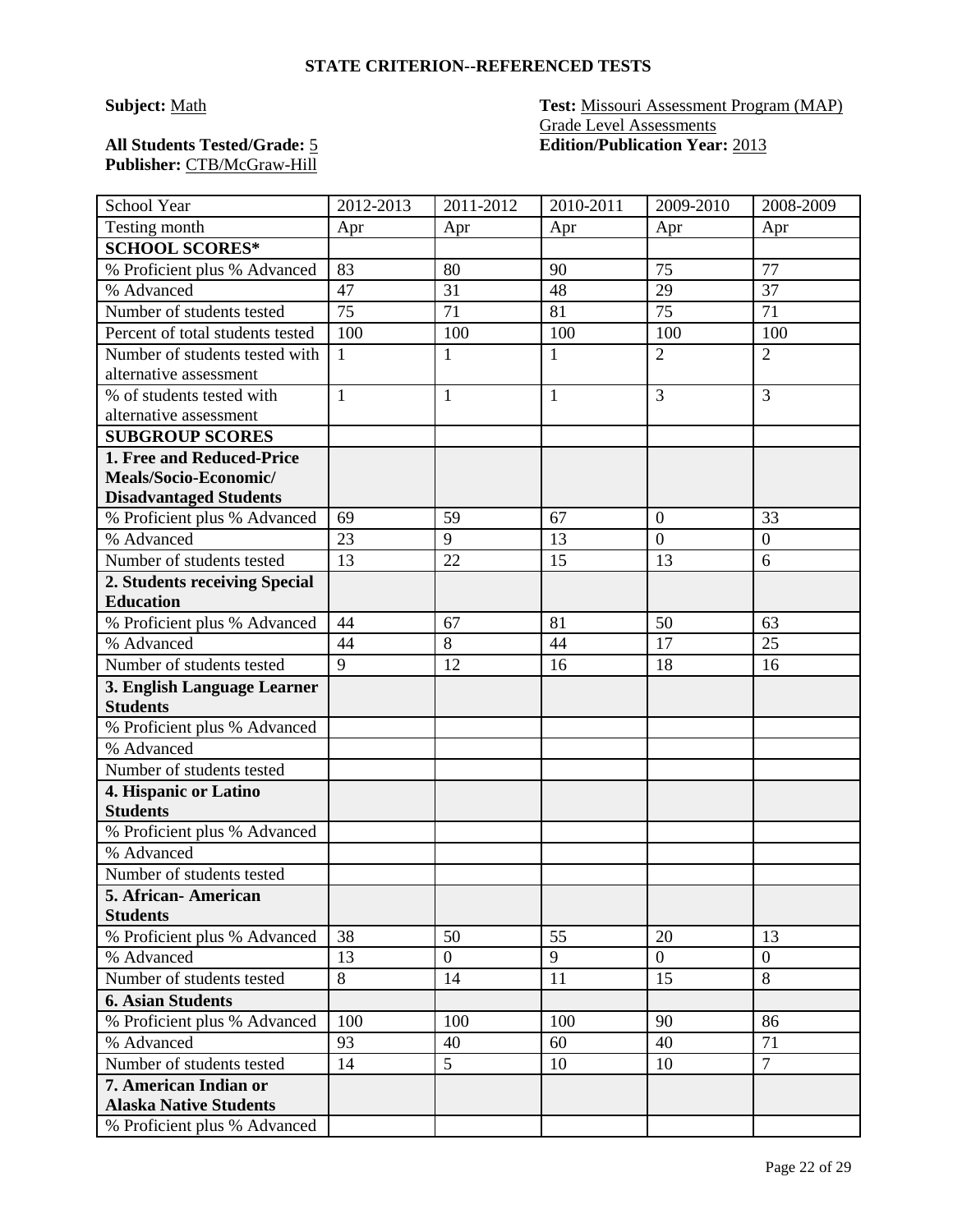| % Advanced                       |    |    |    |    |    |
|----------------------------------|----|----|----|----|----|
| Number of students tested        |    |    |    |    |    |
| 8. Native Hawaiian or other      |    |    |    |    |    |
| <b>Pacific Islander Students</b> |    |    |    |    |    |
| % Proficient plus % Advanced     |    |    |    |    |    |
| % Advanced                       |    |    |    |    |    |
| Number of students tested        |    |    |    |    |    |
| <b>9. White Students</b>         |    |    |    |    |    |
| % Proficient plus % Advanced     | 90 | 88 | 94 | 90 | 87 |
| % Advanced                       | 42 | 39 | 54 | 37 | 38 |
| Number of students tested        | 48 | 49 | 54 | 49 | 55 |
| 10. Two or More Races            |    |    |    |    |    |
| identified Students              |    |    |    |    |    |
| % Proficient plus % Advanced     |    |    |    |    |    |
| % Advanced                       |    |    |    |    |    |
| Number of students tested        |    |    |    |    |    |
| 11. Other 1: Other 1             |    |    |    |    |    |
| % Proficient plus % Advanced     |    |    |    |    |    |
| % Advanced                       |    |    |    |    |    |
| Number of students tested        |    |    |    |    |    |
| 12. Other 2: Other 2             |    |    |    |    |    |
| % Proficient plus % Advanced     |    |    |    |    |    |
| % Advanced                       |    |    |    |    |    |
| Number of students tested        |    |    |    |    |    |
| 13. Other 3: Other 3             |    |    |    |    |    |
| % Proficient plus % Advanced     |    |    |    |    |    |
| % Advanced                       |    |    |    |    |    |
| Number of students tested        |    |    |    |    |    |

**NOTES:**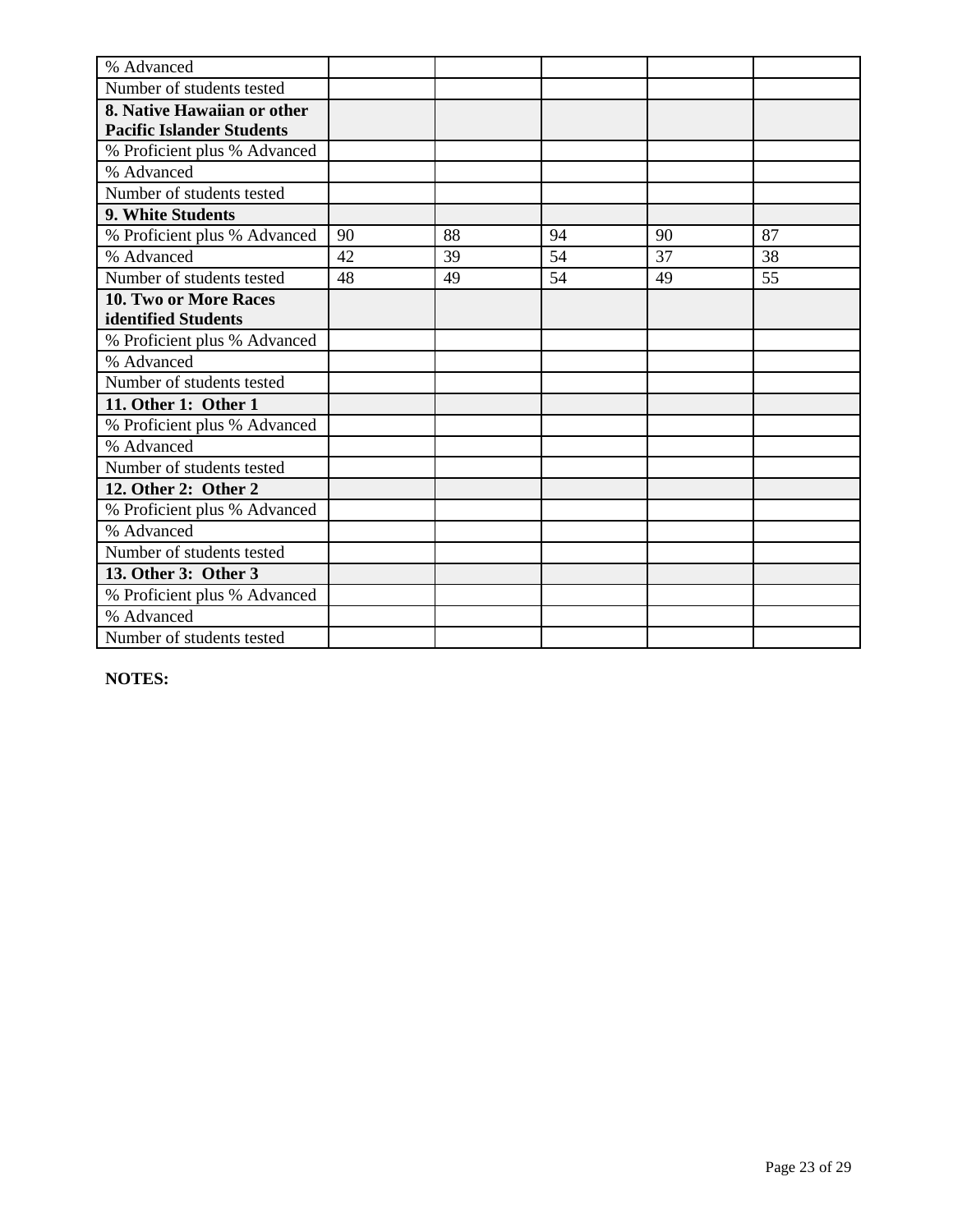#### **Subject:** Reading/ELA **Test:** Missouri Assessment Program (MAP) Grade Level Assessments **All Students Tested/Grade:** 3 **Edition/Publication Year:** 2013

**Publisher:** CTB/McGraw-Hill

| School Year                      | 2012-2013      | 2011-2012        | 2010-2011      | 2009-2010      | 2008-2009      |
|----------------------------------|----------------|------------------|----------------|----------------|----------------|
| Testing month                    | Apr            | Apr              | Apr            | Apr            | Apr            |
| <b>SCHOOL SCORES*</b>            |                |                  |                |                |                |
| % Proficient plus % Advanced     | 81             | 65               | 84             | 64             | 65             |
| % Advanced                       | 48             | 35               | 54             | 36             | 37             |
| Number of students tested        | 67             | 66               | 69             | 64             | 79             |
| Percent of total students tested | 100            | 100              | 100            | 100            | 100            |
| Number of students tested with   | $\mathbf{1}$   | $\mathbf{1}$     | $\mathbf{1}$   | $\mathbf{1}$   | $\overline{2}$ |
| alternative assessment           |                |                  |                |                |                |
| % of students tested with        | $\mathbf{1}$   | $\overline{2}$   | $\mathbf{1}$   | $\overline{2}$ | 3              |
| alternative assessment           |                |                  |                |                |                |
| <b>SUBGROUP SCORES</b>           |                |                  |                |                |                |
| 1. Free and Reduced-Price        |                |                  |                |                |                |
| Meals/Socio-Economic/            |                |                  |                |                |                |
| <b>Disadvantaged Students</b>    |                |                  |                |                |                |
| % Proficient plus % Advanced     | 33             | 47               | 63             | 29             | 38             |
| % Advanced                       | 22             | 18               | 50             | $\overline{7}$ | 6              |
| Number of students tested        | 9              | 17               | 8              | 14             | 16             |
| 2. Students receiving Special    |                |                  |                |                |                |
| <b>Education</b>                 |                |                  |                |                |                |
| % Proficient plus % Advanced     | 64             | 55               | 86             | 25             | 65             |
| % Advanced                       | 36             | 18               | 29             | $\overline{0}$ | 45             |
| Number of students tested        | 11             | 11               | $\overline{7}$ | 12             | 20             |
| 3. English Language Learner      |                |                  |                |                |                |
| <b>Students</b>                  |                |                  |                |                |                |
| % Proficient plus % Advanced     |                |                  |                |                |                |
| % Advanced                       |                |                  |                |                |                |
| Number of students tested        |                |                  |                |                |                |
| 4. Hispanic or Latino            |                |                  |                |                |                |
| <b>Students</b>                  |                |                  |                |                |                |
| % Proficient plus % Advanced     |                |                  |                |                |                |
| % Advanced                       |                |                  |                |                |                |
| Number of students tested        |                |                  |                |                |                |
| 5. African-American              |                |                  |                |                |                |
| <b>Students</b>                  |                |                  |                |                |                |
| % Proficient plus % Advanced     | 20             | 33               | 29             | 23             | 27             |
| % Advanced                       | $\overline{0}$ | $\boldsymbol{0}$ | 14             | $\overline{0}$ | $\overline{0}$ |
| Number of students tested        | $\overline{5}$ | 6                | $\overline{7}$ | 13             | 11             |
| <b>6. Asian Students</b>         |                |                  |                |                |                |
| % Proficient plus % Advanced     | 78             | 50               | 100            | 100            | 67             |
| % Advanced                       | 56             | 43               | 81             | 75             | 17             |
| Number of students tested        | 9              | 14               | 16             | $\overline{4}$ | 6              |
| 7. American Indian or            |                |                  |                |                |                |
| <b>Alaska Native Students</b>    |                |                  |                |                |                |
| % Proficient plus % Advanced     |                |                  |                |                |                |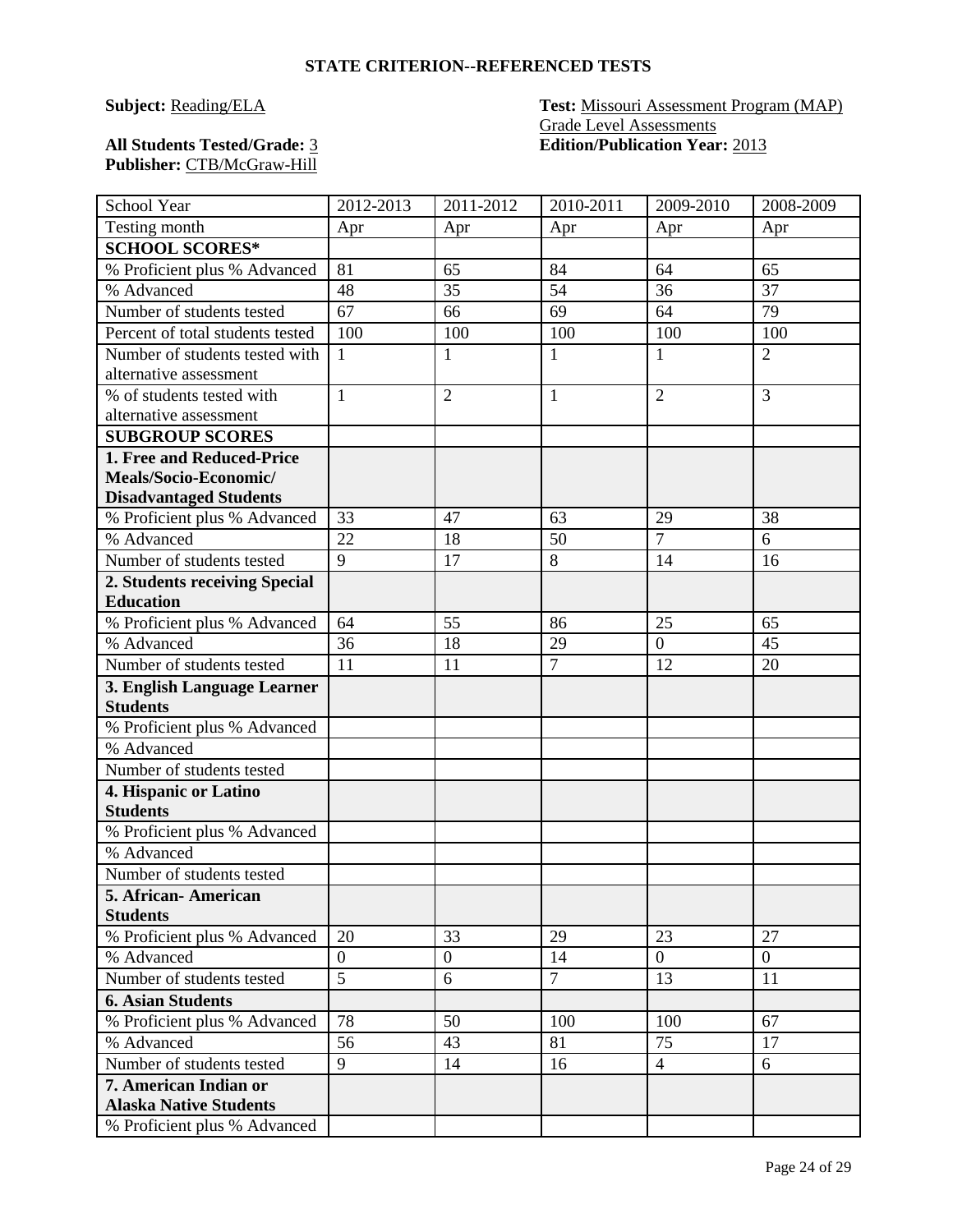| % Advanced                       |    |    |    |    |    |
|----------------------------------|----|----|----|----|----|
| Number of students tested        |    |    |    |    |    |
| 8. Native Hawaiian or other      |    |    |    |    |    |
| <b>Pacific Islander Students</b> |    |    |    |    |    |
| % Proficient plus % Advanced     |    |    |    |    |    |
| % Advanced                       |    |    |    |    |    |
| Number of students tested        |    |    |    |    |    |
| 9. White Students                |    |    |    |    |    |
| % Proficient plus % Advanced     | 88 | 74 | 88 | 72 | 71 |
| % Advanced                       | 49 | 41 | 51 | 41 | 46 |
| Number of students tested        | 49 | 39 | 41 | 46 | 61 |
| <b>10. Two or More Races</b>     |    |    |    |    |    |
| identified Students              |    |    |    |    |    |
| % Proficient plus % Advanced     |    |    |    |    |    |
| % Advanced                       |    |    |    |    |    |
| Number of students tested        |    |    |    |    |    |
| 11. Other 1: Other 1             |    |    |    |    |    |
| % Proficient plus % Advanced     |    |    |    |    |    |
| % Advanced                       |    |    |    |    |    |
| Number of students tested        |    |    |    |    |    |
| 12. Other 2: Other 2             |    |    |    |    |    |
| % Proficient plus % Advanced     |    |    |    |    |    |
| % Advanced                       |    |    |    |    |    |
| Number of students tested        |    |    |    |    |    |
| 13. Other 3: Other 3             |    |    |    |    |    |
| % Proficient plus % Advanced     |    |    |    |    |    |
| % Advanced                       |    |    |    |    |    |
| Number of students tested        |    |    |    |    |    |

**NOTES:**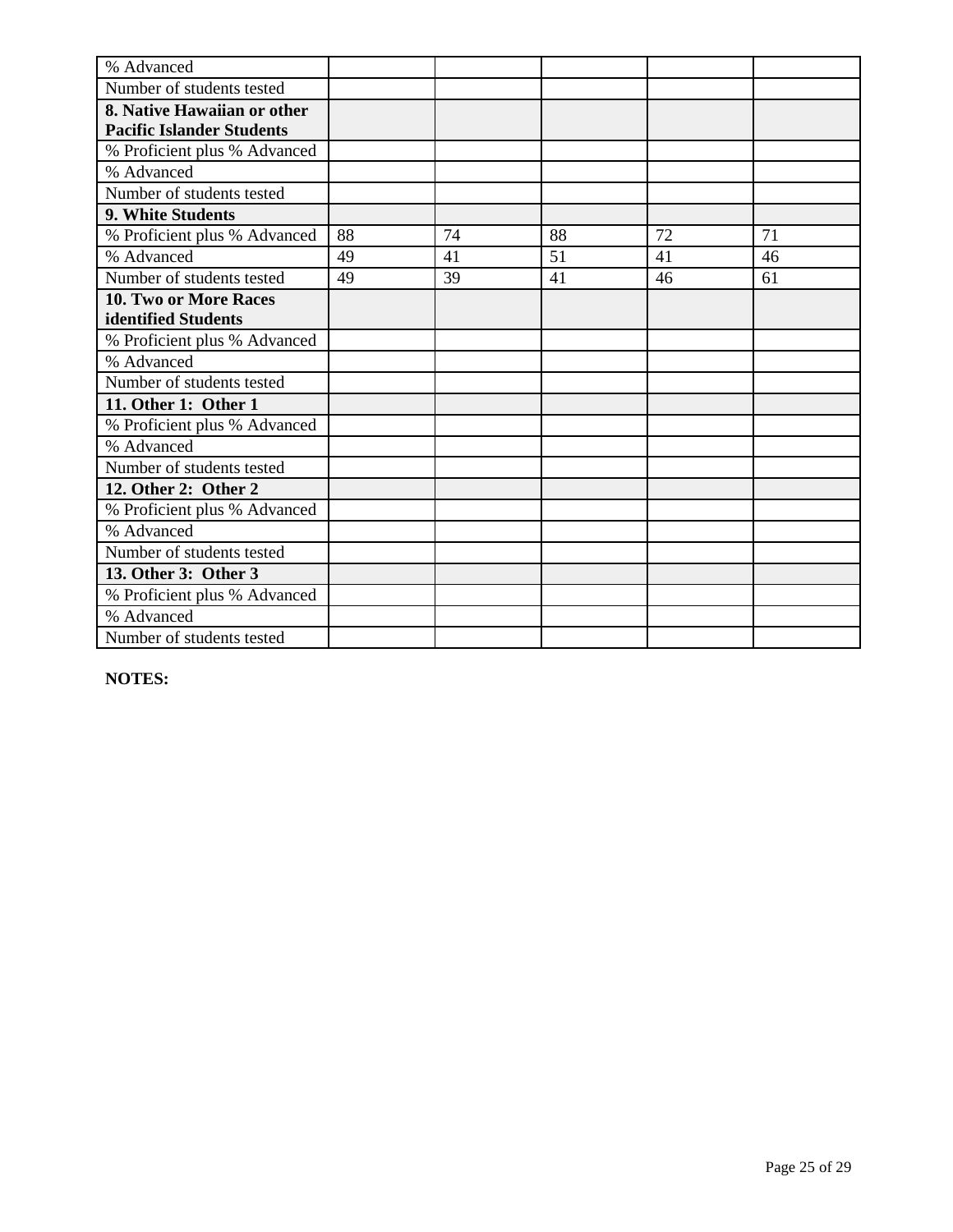#### **Subject:** Reading/ELA **Test:** Missouri Assessment Program (MAP) Grade Level Assessments **All Students Tested/Grade:** 4 **Edition/Publication Year:** 2013

**Publisher:** CTB/McGraw-Hill

| School Year                      | 2012-2013      | 2011-2012      | 2010-2011      | 2009-2010      | 2008-2009      |
|----------------------------------|----------------|----------------|----------------|----------------|----------------|
| Testing month                    | Apr            | Apr            | Apr            | Apr            | Apr            |
| <b>SCHOOL SCORES*</b>            |                |                |                |                |                |
| % Proficient plus % Advanced     | 82             | 87             | 69             | 75             | 51             |
| % Advanced                       | 46             | 50             | 30             | 46             | 16             |
| Number of students tested        | 65             | 70             | 67             | 80             | 70             |
| Percent of total students tested | 100            | 100            | 100            | 100            | 100            |
| Number of students tested with   | $\mathbf{1}$   | $\mathbf{1}$   | $\mathbf{1}$   | $\overline{2}$ | $\overline{0}$ |
| alternative assessment           |                |                |                |                |                |
| % of students tested with        | $\overline{2}$ | $\mathbf{1}$   | $\mathbf{1}$   | 3              | $\overline{0}$ |
| alternative assessment           |                |                |                |                |                |
| <b>SUBGROUP SCORES</b>           |                |                |                |                |                |
| 1. Free and Reduced-Price        |                |                |                |                |                |
| Meals/Socio-Economic/            |                |                |                |                |                |
| <b>Disadvantaged Students</b>    |                |                |                |                |                |
| % Proficient plus % Advanced     | 67             | 67             | 40             | 45             | $\overline{0}$ |
| % Advanced                       | 47             | 33             | $\overline{7}$ | 17             | $\overline{0}$ |
| Number of students tested        | 15             | 9              | 15             | 18             | 13             |
| 2. Students receiving Special    |                |                |                |                |                |
| <b>Education</b>                 |                |                |                |                |                |
| % Proficient plus % Advanced     | 75             | 83             | 46             | 67             | 13             |
| % Advanced                       | 50             | 17             | 9              | 43             | 6              |
| Number of students tested        | 12             | 6              | 11             | 21             | 16             |
| 3. English Language Learner      |                |                |                |                |                |
| <b>Students</b>                  |                |                |                |                |                |
| % Proficient plus % Advanced     |                |                |                |                |                |
| % Advanced                       |                |                |                |                |                |
| Number of students tested        |                |                |                |                |                |
| 4. Hispanic or Latino            |                |                |                |                |                |
| <b>Students</b>                  |                |                |                |                |                |
| % Proficient plus % Advanced     |                |                |                |                |                |
| % Advanced                       |                |                |                |                |                |
| Number of students tested        |                |                |                |                |                |
| 5. African-American              |                |                |                |                |                |
| <b>Students</b>                  |                |                |                |                |                |
| % Proficient plus % Advanced     | 43             | 33             | 33             | 33             | $\overline{0}$ |
| % Advanced                       | 29             | $\overline{0}$ | $\overline{0}$ | 8              | $\overline{0}$ |
| Number of students tested        | $\overline{7}$ | 6              | 12             | 12             | 14             |
| <b>6. Asian Students</b>         |                |                |                |                |                |
| % Proficient plus % Advanced     | 92             | 100            | 80             | 67             | 40             |
| % Advanced                       | 39             | 69             | 40             | 33             | 10             |
| Number of students tested        | 13             | 16             | 5              | 9              | 10             |
| 7. American Indian or            |                |                |                |                |                |
| <b>Alaska Native Students</b>    |                |                |                |                |                |
| % Proficient plus % Advanced     |                |                |                |                |                |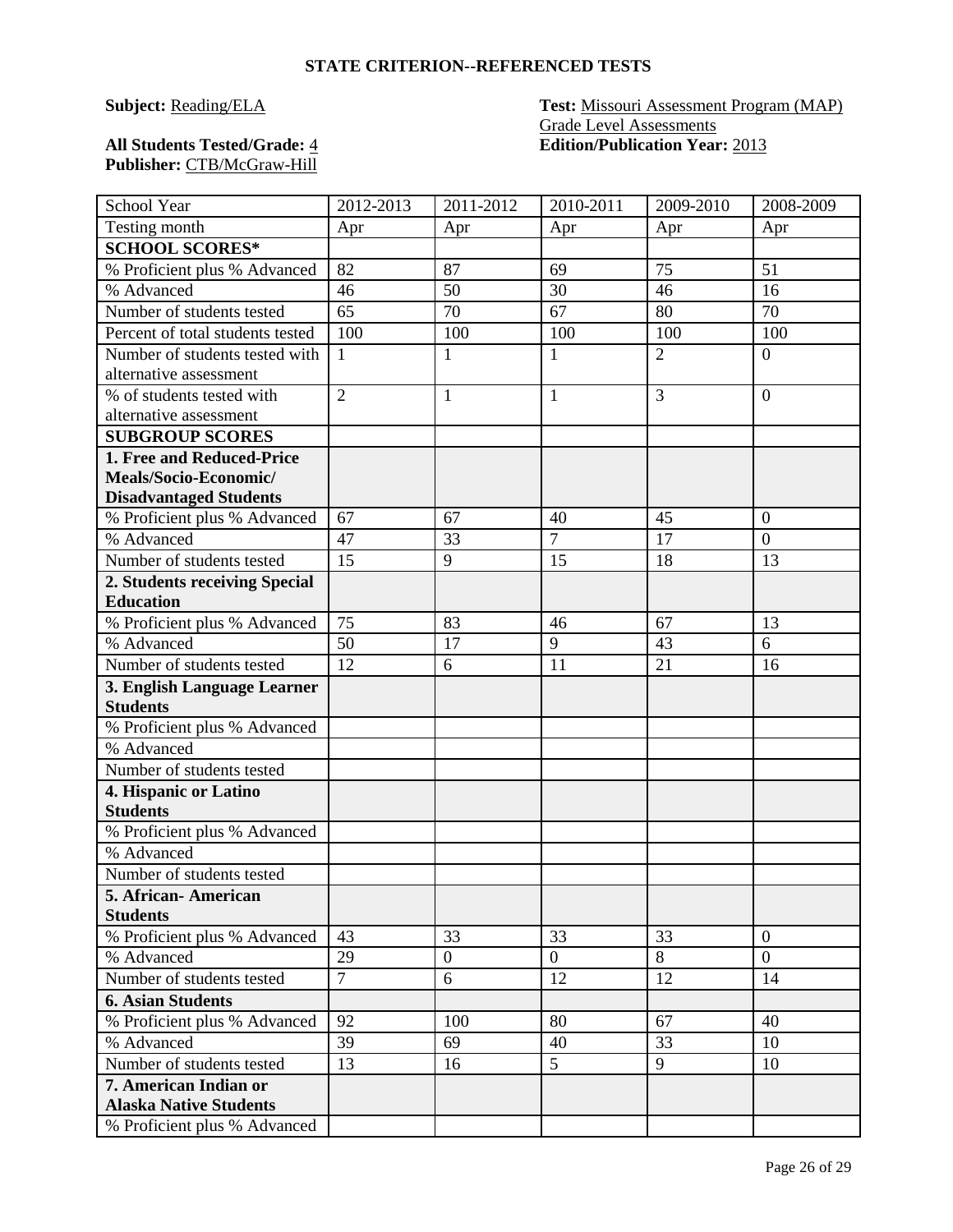| % Advanced                       |    |    |    |    |    |
|----------------------------------|----|----|----|----|----|
| Number of students tested        |    |    |    |    |    |
| 8. Native Hawaiian or other      |    |    |    |    |    |
| <b>Pacific Islander Students</b> |    |    |    |    |    |
| % Proficient plus % Advanced     |    |    |    |    |    |
| % Advanced                       |    |    |    |    |    |
| Number of students tested        |    |    |    |    |    |
| <b>9. White Students</b>         |    |    |    |    |    |
| % Proficient plus % Advanced     | 84 | 89 | 75 | 85 | 70 |
| % Advanced                       | 51 | 55 | 35 | 55 | 22 |
| Number of students tested        | 37 | 44 | 48 | 58 | 46 |
| 10. Two or More Races            |    |    |    |    |    |
| identified Students              |    |    |    |    |    |
| % Proficient plus % Advanced     |    |    |    |    |    |
| % Advanced                       |    |    |    |    |    |
| Number of students tested        |    |    |    |    |    |
| 11. Other 1: Other 1             |    |    |    |    |    |
| % Proficient plus % Advanced     |    |    |    |    |    |
| % Advanced                       |    |    |    |    |    |
| Number of students tested        |    |    |    |    |    |
| 12. Other 2: Other 2             |    |    |    |    |    |
| % Proficient plus % Advanced     |    |    |    |    |    |
| % Advanced                       |    |    |    |    |    |
| Number of students tested        |    |    |    |    |    |
| 13. Other 3: Other 3             |    |    |    |    |    |
| % Proficient plus % Advanced     |    |    |    |    |    |
| % Advanced                       |    |    |    |    |    |
| Number of students tested        |    |    |    |    |    |

**NOTES:** One student with special needs was tested in 2012-2013 with the MAP-A, Alternative Missouri State Assessment. (The 2% in the table refers to this one student.) The IEP (Individualized Education Plan) Team determined his eligibility for the alternative state assessment (MAP-A) based on the state criteria. The MAP-A is a portfolio assessment based on IEP goals. This is a student with autism. Henry School hosts an ABA/Autism Program for students with Spectrum Disorders.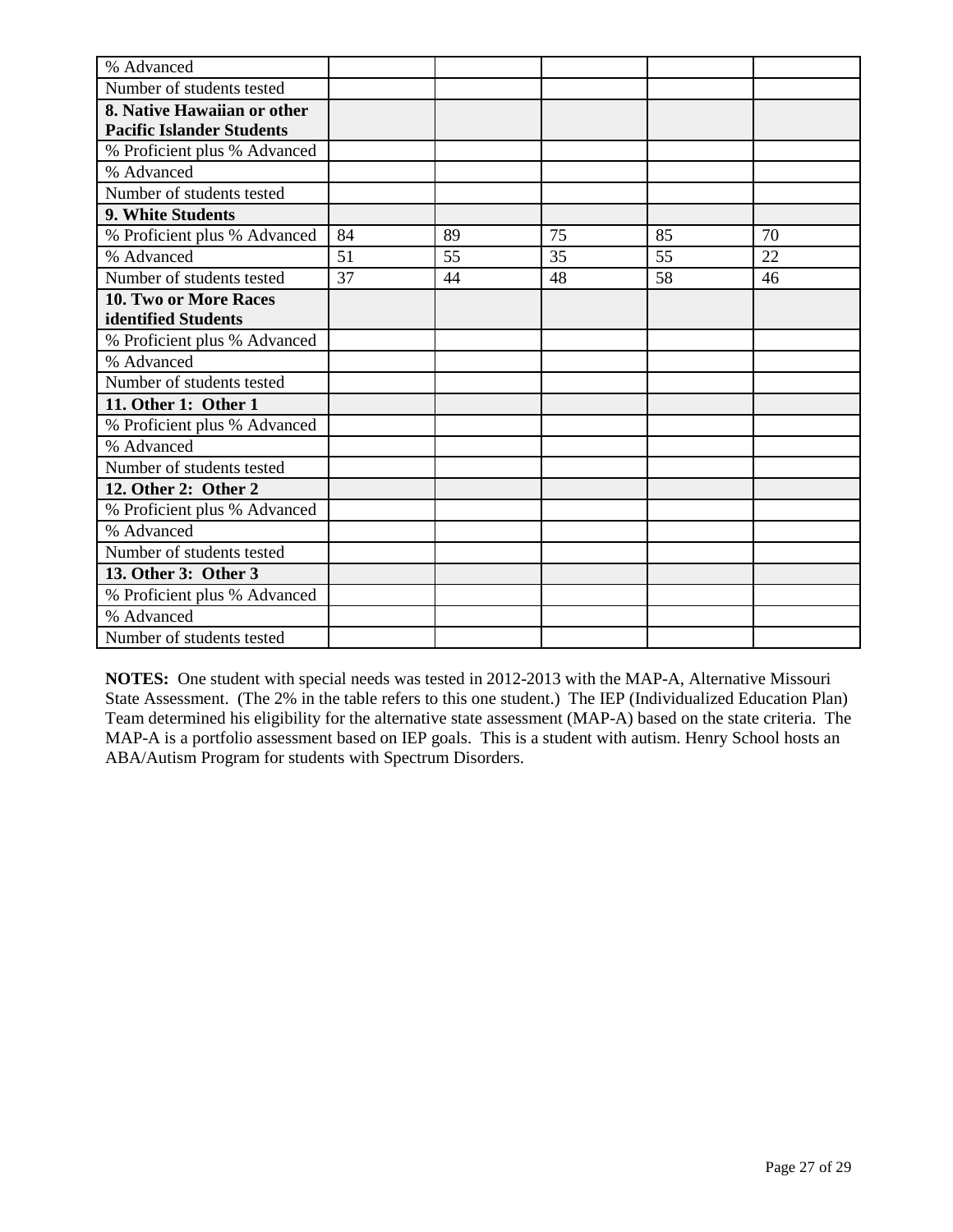#### **Subject:** Reading/ELA **Test:** Missouri Assessment Program (MAP) Grade Level Assessments **All Students Tested/Grade:** 5 **Edition/Publication Year:** 2013

**Publisher:** CTB/McGraw-Hill

| School Year                      | 2012-2013      | 2011-2012      | 2010-2011    | 2009-2010      | 2008-2009        |
|----------------------------------|----------------|----------------|--------------|----------------|------------------|
| Testing month                    | Apr            | Apr            | Apr          | Apr            | Apr              |
| <b>SCHOOL SCORES*</b>            |                |                |              |                |                  |
| % Proficient plus % Advanced     | 89             | 69             | 84           | 63             | 73               |
| % Advanced                       | 56             | 41             | 52           | 36             | 34               |
| Number of students tested        | 75             | 71             | 81           | 75             | 71               |
| Percent of total students tested | 100            | 100            | 100          | 100            | 100              |
| Number of students tested with   | $\mathbf{1}$   | $\mathbf{1}$   | $\mathbf{1}$ | $\overline{2}$ | $\overline{2}$   |
| alternative assessment           |                |                |              |                |                  |
| % of students tested with        | $\mathbf{1}$   | $\mathbf{1}$   | $\mathbf{1}$ | 3              | 3                |
| alternative assessment           |                |                |              |                |                  |
| <b>SUBGROUP SCORES</b>           |                |                |              |                |                  |
| 1. Free and Reduced-Price        |                |                |              |                |                  |
| Meals/Socio-Economic/            |                |                |              |                |                  |
| <b>Disadvantaged Students</b>    |                |                |              |                |                  |
| % Proficient plus % Advanced     | 69             | 41             | 53           | $\overline{0}$ | 50               |
| % Advanced                       | 31             | 23             | 13           | $\overline{0}$ | $\boldsymbol{0}$ |
| Number of students tested        | 13             | 22             | 15           | 13             | 6                |
| 2. Students receiving Special    |                |                |              |                |                  |
| <b>Education</b>                 |                |                |              |                |                  |
| % Proficient plus % Advanced     | 67             | 50             | 81           | 39             | 50               |
| % Advanced                       | 11             | 17             | 31           | 28             | 19               |
| Number of students tested        | $\overline{9}$ | 12             | 16           | 18             | 16               |
| 3. English Language Learner      |                |                |              |                |                  |
| <b>Students</b>                  |                |                |              |                |                  |
| % Proficient plus % Advanced     |                |                |              |                |                  |
| % Advanced                       |                |                |              |                |                  |
| Number of students tested        |                |                |              |                |                  |
| 4. Hispanic or Latino            |                |                |              |                |                  |
| <b>Students</b>                  |                |                |              |                |                  |
| % Proficient plus % Advanced     |                |                |              |                |                  |
| % Advanced                       |                |                |              |                |                  |
| Number of students tested        |                |                |              |                |                  |
| 5. African-American              |                |                |              |                |                  |
| <b>Students</b>                  |                |                |              |                |                  |
| % Proficient plus % Advanced     | 50             | 21             | 46           | 20             | 50               |
| % Advanced                       | 13             | $\overline{7}$ | 9            | $\overline{7}$ | $\overline{0}$   |
| Number of students tested        | 8              | 14             | 11           | 15             | 8                |
| <b>6. Asian Students</b>         |                |                |              |                |                  |
| % Proficient plus % Advanced     | 100            | 100            | 90           | 60             | 86               |
| % Advanced                       | 79             | 80             | 50           | 30             | 43               |
| Number of students tested        | 14             | 5              | 10           | 10             | $\overline{7}$   |
| 7. American Indian or            |                |                |              |                |                  |
| <b>Alaska Native Students</b>    |                |                |              |                |                  |
| % Proficient plus % Advanced     |                |                |              |                |                  |